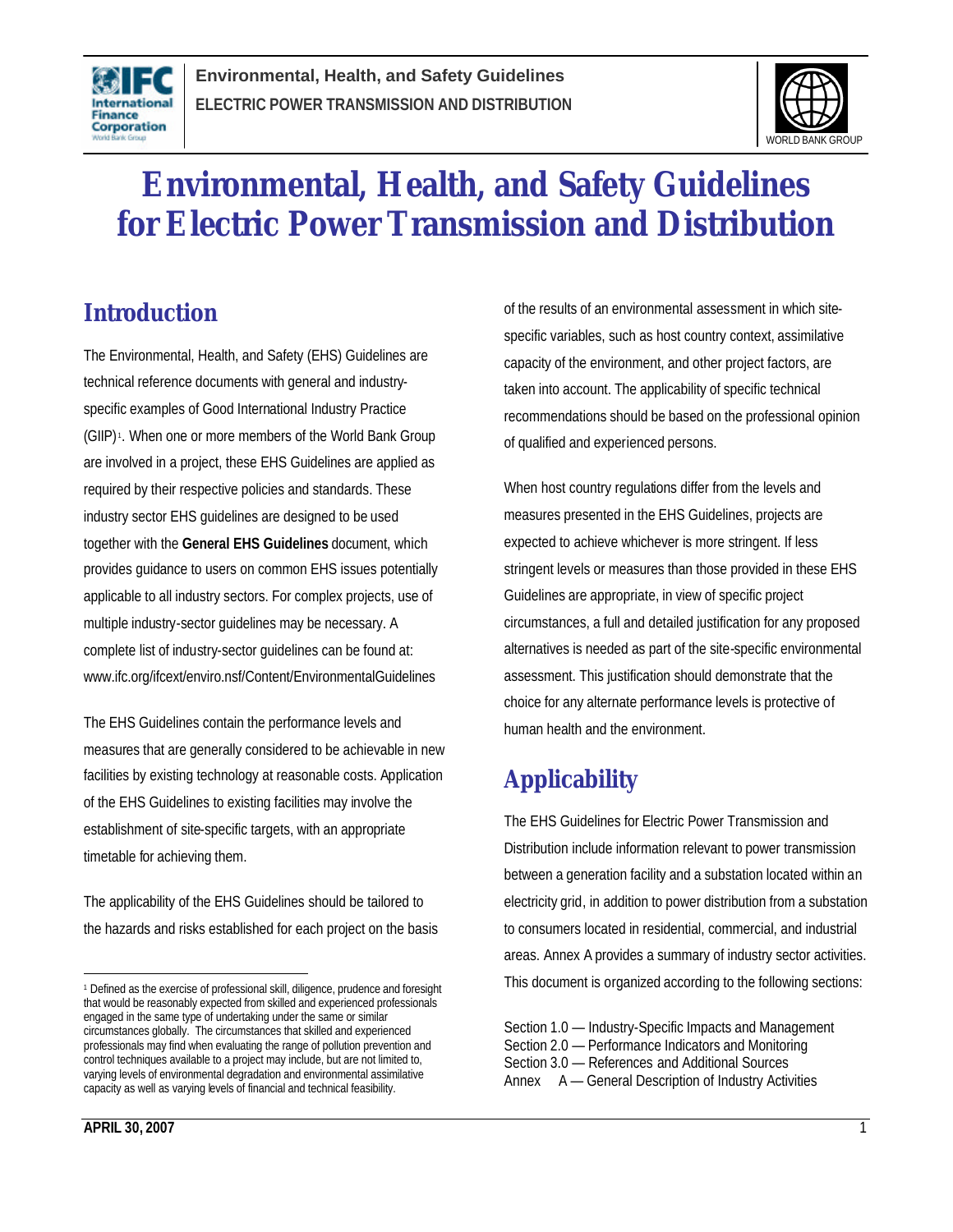



## **1.0 Industry-Specific Impacts and Management**

The following section provides a summary of EHS issues associated with electric power transmission and distribution that occur during the construction and operation phases of a facility, along with recommendations for their management. Additional recommendations for the management of environmental issues during the construction and decommissioning phases of power transmission and distribution systems are provided in the **General EHS Guidelines.** Examples of the impacts addressed in the General EHS Guidelines include:

- Construction site waste generation;
- Soil erosion and sediment control from materials sourcing areas and site preparation activities;
- Fugitive dust and other emissions (e.g. from vehicle traffic, land clearing activities, and materials stockpiles);
- Noise from heavy equipment and truck traffic;
- Potential for hazardous materials and oil spills associated with heavy equipment operation and fueling activities.

### **1.1 Environmental**

Environmental issues during the construction phase of power transmission and distribution projects specific to this industry sector include the following:

- Terrestrial habitat alteration
- Aquatic habitat alteration
- Electric and magnetic fields
- Hazardous materials

#### **Terrestrial Habitat Alteration**

The construction and maintenance of transmission line rights-ofway, especially those aligned through forested areas, may result in alteration and disruption to terrestrial habitat, including impacts to avian species and an increased risk of forest fires.

#### *Construction of Right-of-Way<sup>2</sup>*

Right-of-way construction activities may transform habitats, depending on the characteristics of existing vegetation, topographic features, and installed height of the transmission lines. Examples of habitat alteration from these activities includes fragmentation of forested habitat; loss of wildlife habitat, including for nesting; establishment of non-native invasive plant species; and visual and auditory disturbance due to the presence of machinery, construction workers, transmission towers, and associated equipment.<sup>3</sup>

Recommended measures to prevent and control impacts to terrestrial habitats during construction of the right-of-way include:

- Site transmission and distribution rights-of-way, access roads, lines, towers, and substations to avoid critical habitat through use of existing utility and transport corridors for transmission and distribution, and existing roads and tracks for access roads, whenever possible; 4
- Installation of transmission lines above existing vegetation to avoid land clearing;

1

<sup>&</sup>lt;sup>2</sup> Also known as a "wayleave" or "easement" in some countries, but referred to as right-of-way for the purposes of these Guidelines.

<sup>3</sup> Alteration of terrestrial habitat for construction of transmission and distribution projects may also yield benefits for wildlife such as the creation of protective nesting, rearing, and foraging habitat for certain species; the establishment of travel and foraging corridors for ungulates and other large mammals; and nesting and perching opportunities for large bird species atop transmission towers and associated infrastructures. California Energy Commission (2005). 4 Considering potential for electrical interference with telecommunication lines and railway lines due to mutual induction.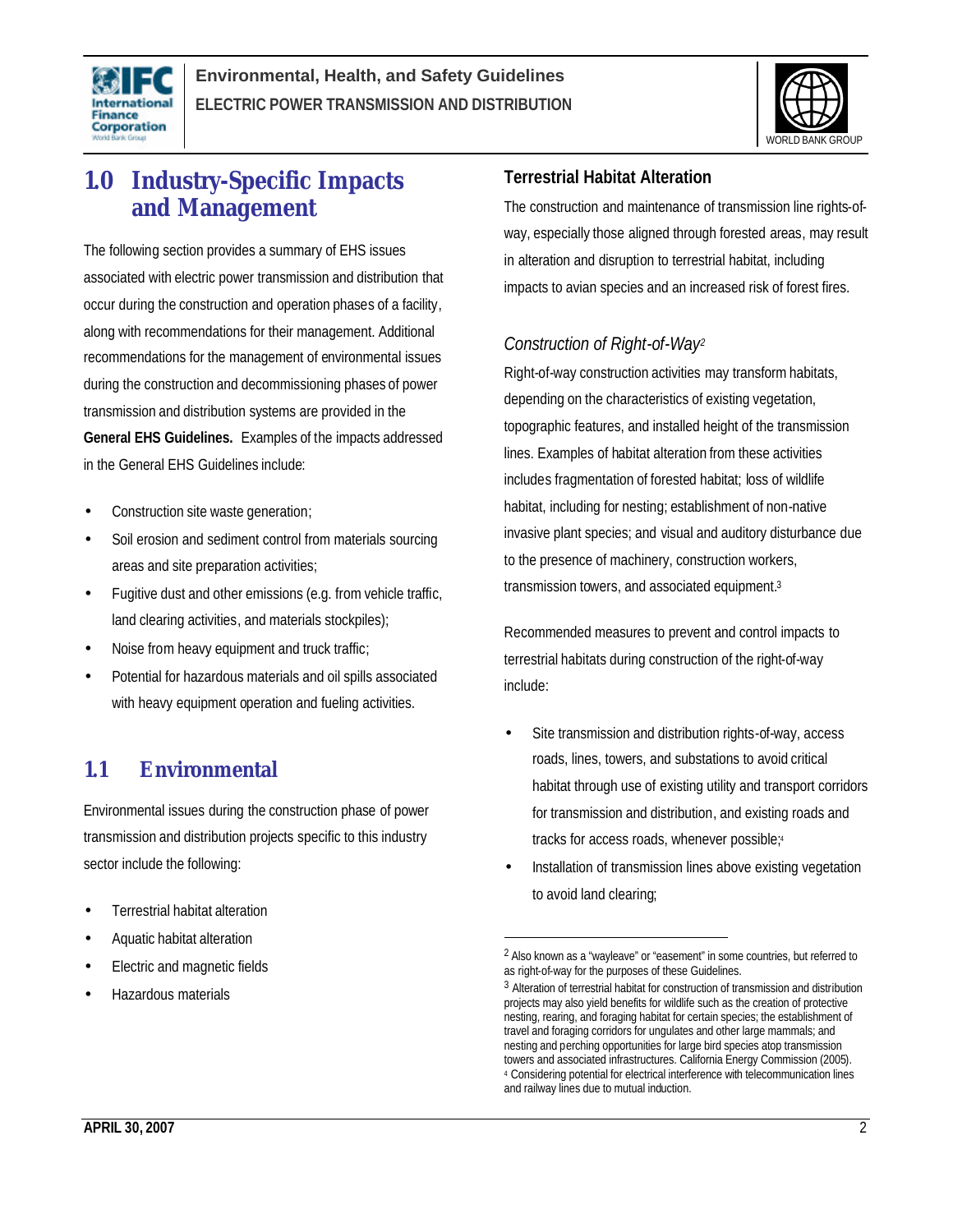



- Avoidance of construction activities during the breeding season and other sensitive seasons or times of day;
- Revegetation of disturbed areas with native plant species;
- Removal of invasive plant species during routine vegetation maintenance (see right-of-way maintenance section below);
- Management of construction site activities as described in relevant sections of the **General EHS Guidelines.**

#### *Right-of-Way Maintenance*

Regular maintenance of vegetation within the rights-of-way is necessary to avoid disruption to overhead power lines and towers. Unchecked growth of tall trees and accumulation of vegetation within rights-of-way may result in a number of impacts, including power outages through contact of branches and trees with transmission lines and towers; ignition of forest and brush fires; corrosion of steel equipment; blocking of equipment access; and interference with critical grounding equipment.

Regular maintenance of rights-of-way to control vegetation may involve the use of mechanical methods, such as mowing or pruning machinery that may disrupt wildlife and their habitats, in addition to manual hand clearing and herbicide use. Vegetation management should not eradicate all vegetation, but aim to maintain trees and plant growth that may negatively affect infrastructure at a level that is under an economically-damaging threshold. Excessive vegetation maintenance may remove unnecessary amounts of vegetation resulting in the continual replacement of successional species and an increased likelihood of the establishment of invasive species.

Recommended measures to prevent and control impacts from right-of-way vegetation maintenance include:

- Implementation of an integrated vegetation management approach (IVM). The selective removal of tall-growing tree species and the encouragement of low-growing grasses and shrubs is the common approach to vegetation management in transmission line rights-of-way. Alternative vegetation management techniques should be selected based on environmental and site considerations including potential impacts to non-target, endangered and threatened species; 5
- Removal of invasive plant species, whenever possible, cultivating native plant species;
- Scheduling activities to avoid breeding and nesting seasons for any critically endangered or endangered wildlife species;
- Observing manufacturer machinery and equipment guidelines, procedures with regard to noise, and oil spill prevention and emergency response;
- Avoiding clearing in riparian areas;

 $\overline{a}$ 

• Avoiding use of machinery in the vicinity of watercourses.

An integrated approach to vegetation management may indicate that use of herbicides is the preferred approach to control fast-growing vegetation within transmission and distribution rights-of-way. In this case, the following guidance on herbicide application, storage, and handling should be considered.

If herbicides (in this sector, herbicides are the most common type of pesticide used) application is warranted, they should be managed to avoid their migration into off-site land or water

<sup>5</sup> Mowing with heavy-duty power equipment may be used to control growth of ground covers and prevent the establishment of trees and shrubs in the right-ofway. Herbicides, in combination with mowing, may control fast-growing weedy species that have a potential to mature to heights over those permitted within the right-of-way. Trimming and pruning may be utilized at the boundaries of rights-of-way to maintain corridor breadth and prevent the encroachment of tree branches. Hand removal or removal of vegetation, while labor intensive, may be used in the vicinity of structures, streams, fences, and other obstructions which make the use of machinery difficult or dangerous.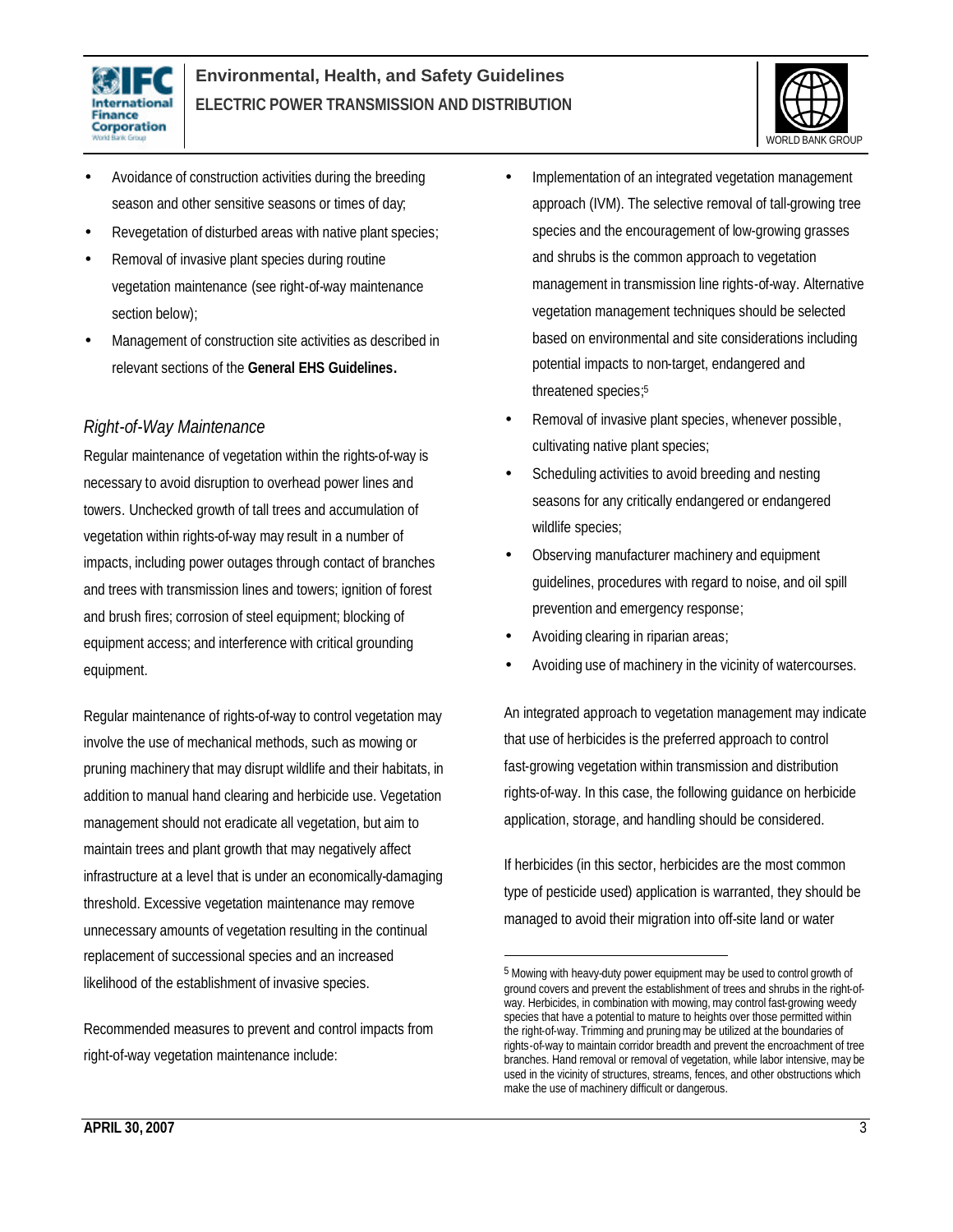



environments (see Pesticides under the Hazardous Materials section).

#### *Forest Fires*

If underlying growth is left unchecked, or slash from routine maintenance is left to accumulate within right-of-way boundaries, sufficient fuel can accumulate that may promote forest fires.

Recommended measures to prevent and control risk of forest fire include:

- Monitoring right-of-way vegetation according to fire risk;<sup>6</sup>
- Removing blowdown and other high-hazard fuel accumulations;
- Time thinning, slashing, and other maintenance activities to avoid forest fire seasons;
- Disposal of maintenance slash by truck or controlled burning<sup>7</sup>. Controlled burning should adhere to applicable burning regulations, fire suppression equipment requirements, and typically must be monitored by a fire watcher;
- Planting and managing fire resistant species (e.g. hardwoods) within, and adjacent to, rights-of-way;
- Establishing a network of fuel breaks of less flammable materials or cleared land to slow progress of fires and allow fire fighting access.

#### *Avian and Bat Collisions and Electrocutions*

The combination of the height of transmission towers and distribution poles and the electricity carried by transmission and distribution lines can pose potentially fatal risk to birds and bats through collisions and electrocutions. 8 Avian collisions with power lines can occur in large numbers if located within daily flyways or migration corridors, or if groups are traveling at night or during low light conditions (e.g. dense fog). 9 In addition, bird and bat collisions with power lines may result in power outages and fires.

Recommended prevention and control measures to minimize avian and bat collisions and electrocutions include10:

- Aligning transmission corridors to avoid critical habitats (e.g. nesting grounds, heronries, rookeries, bat foraging corridors, and migration corridors);
- Maintaining 1.5 meter (60-inch)<sup>11</sup> spacing between energized components and grounded hardware or, where spacing is not feasible, covering energized parts and hardware;
- Retrofitting existing transmission or distribution systems by installing elevated perches, insulating jumper loops, placing obstructive perch deterrents (e.g. insulated "V's"), changing the location of conductors, and / or using raptor hoods; 12

 $\overline{a}$ 

<sup>&</sup>lt;sup>8</sup> Birds and bats may be electrocuted by power lines in one of three ways: i) Simultaneously touching an energized wire and a neutral wire; ii) Simultaneously touching two live wires; and iii) Simultaneously touching an energized wire and any other piece of equipment on a pole or tower that is bonded to the earth through a ground wire. Raptor Protection Video Group (2000)

<sup>&</sup>lt;sup>9</sup> Larger species (e.g. hawks, falcons, owls, vultures, cranes, egrets, and ravens) are at particular risk of simultaneously touching two wires or components while flying due to their long wingspans. Anderson (1991) <sup>10</sup> Further information is available from Avian Power Line Interaction Committee (2005) and the U.S. Fish and Wildlife Service (2005).

<sup>11</sup> Manville (2005)

<sup>12</sup> California Energy Commission (2005)

<sup>6</sup> As an example, the British Columbia Transmission Corporation (BCTC) maintains a Wildfire Risk Management System (WRMS) that classifies wildfire risk and provides a variety of corresponding mitigation measures. See (Blackwell et al., 2004).

<sup>&</sup>lt;sup>7</sup> Controlled burning should only be performed after considering potential impacts to air quality and according to the local air quality management requirements.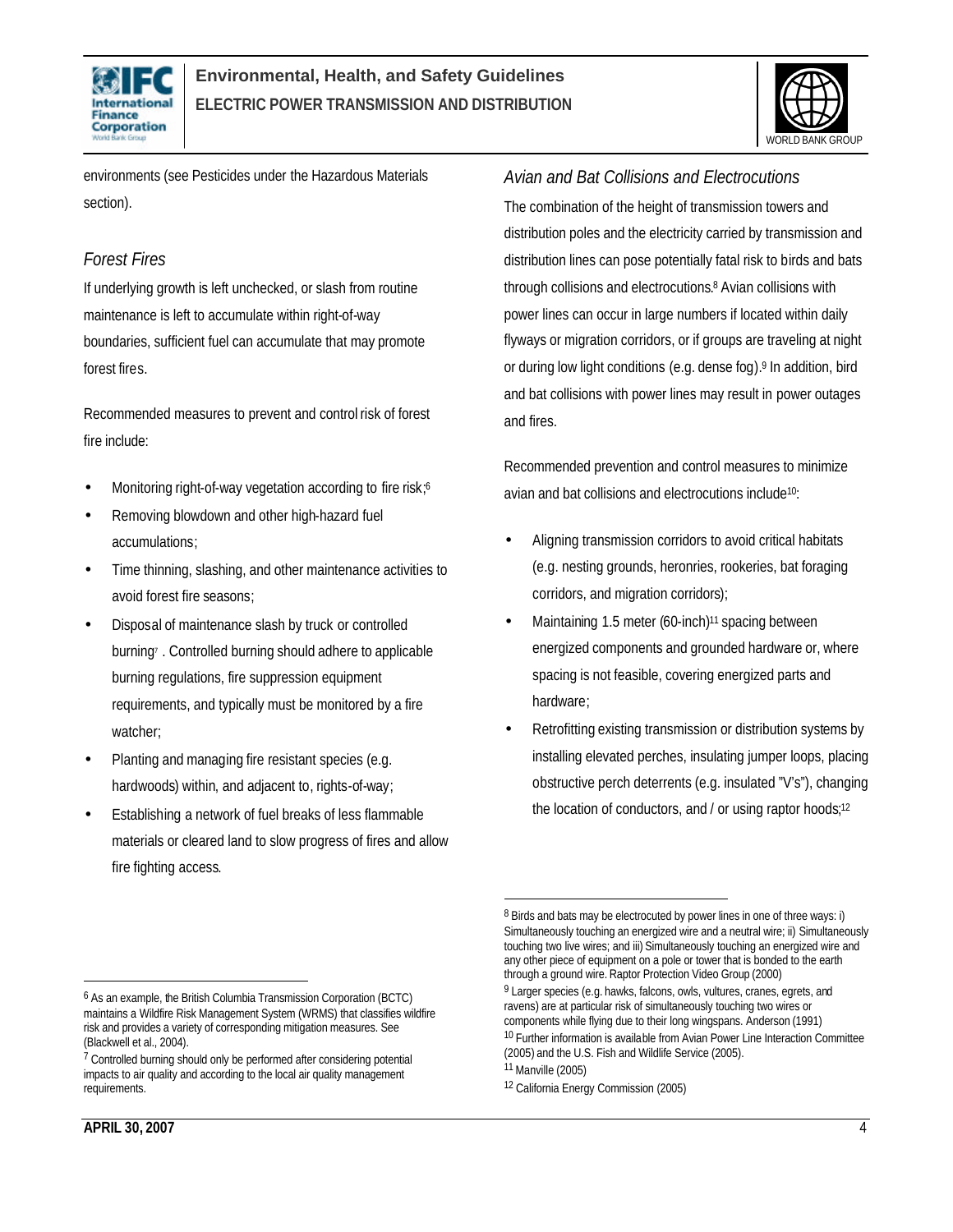



- Considering the installation of underground transmission and distribution lines in sensitive areas (e.g. critical natural habitats);
- Installing visibility enhancement objects such as marker balls, bird deterrents, or diverters. 13

#### **Aquatic Habitat Alteration**

Power transmission and distribution lines, and associated access roads and facilities, may require construction of corridors crossing aquatic habitats that may disrupt watercourses and wetlands, and require the removal of riparian vegetation. In addition, sediment and erosion from construction activities and storm water runoff may increase turbidity of surface watercourses.

Recommended measures to prevent and control impacts to aquatic habitats include:

- Site power transmission towers and substations to avoid critical aquatic habitat (e.g. watercourses, wetlands, and riparian areas), as well as fish spawning habitat, and critical fish over-wintering habitat;
- Maintaining fish access when road crossings of watercourses are unavoidable by utilizing clearspan bridges, open-bottom culverts, or other approved methods;
- Minimizing clearing and disruption to riparian vegetation;
- Management of construction site activities as described in the relevant sections of the **General EHS Guidelines.**

#### *Marine Habitat Alteration*

Transmission across ocean stretches may require use of submarine transmission cables on the ocean floor. Submarine cables are also occasionally used to transmit high-voltage power across long stretches of water to islands and other locations that are inaccessible by conventional techniques. Cables are installed using a cable-laying vessel and a remotely operated, underwater vehicle. Issues associated with marine habitat alteration include disruption to intertidal vegetation (e.g. eelgrass), coral reefs, and marine life, including marine mammals, and sedimentation resulting in turbidity and reductions in water quality.

Recommended measures to prevent and control impacts to marine habitats include:

- Locating and siting cable routes, and shore access, to avoid critical marine habitats (e.g. breeding grounds and eelgrass) and coral reefs;
- Burying submarine cables when traversing sensitive intertidal habitat;
- Monitoring cable laying path for presence of marine mammals;
- Avoiding laying submarine cable during fish and marine mammals breeding periods, calving periods, and spawning seasons.

#### **Electric and Magnetic Fields**

Electric and magnetic fields (EMF) are invisible lines of force emitted by and surrounding any electrical device (e.g. power lines and electrical equipment). Electric fields are produced by voltage and increase in strength as the voltage increases. Electric field strength is measured in volts per meter (V/m). Magnetic fields result from the flow of electric current and increase in strength as the current increases. Magnetic fields are measured in units of gauss (G) or tesla (T), where 1T equals 10,000G. Electric fields are shielded by materials that conduct electricity, and other materials, such as trees and building

<sup>13</sup> Several studies have found that bird diverters that are installed to increase the visibility of power lines reduce collision rates considerably. Crowder and Rhodes (1999).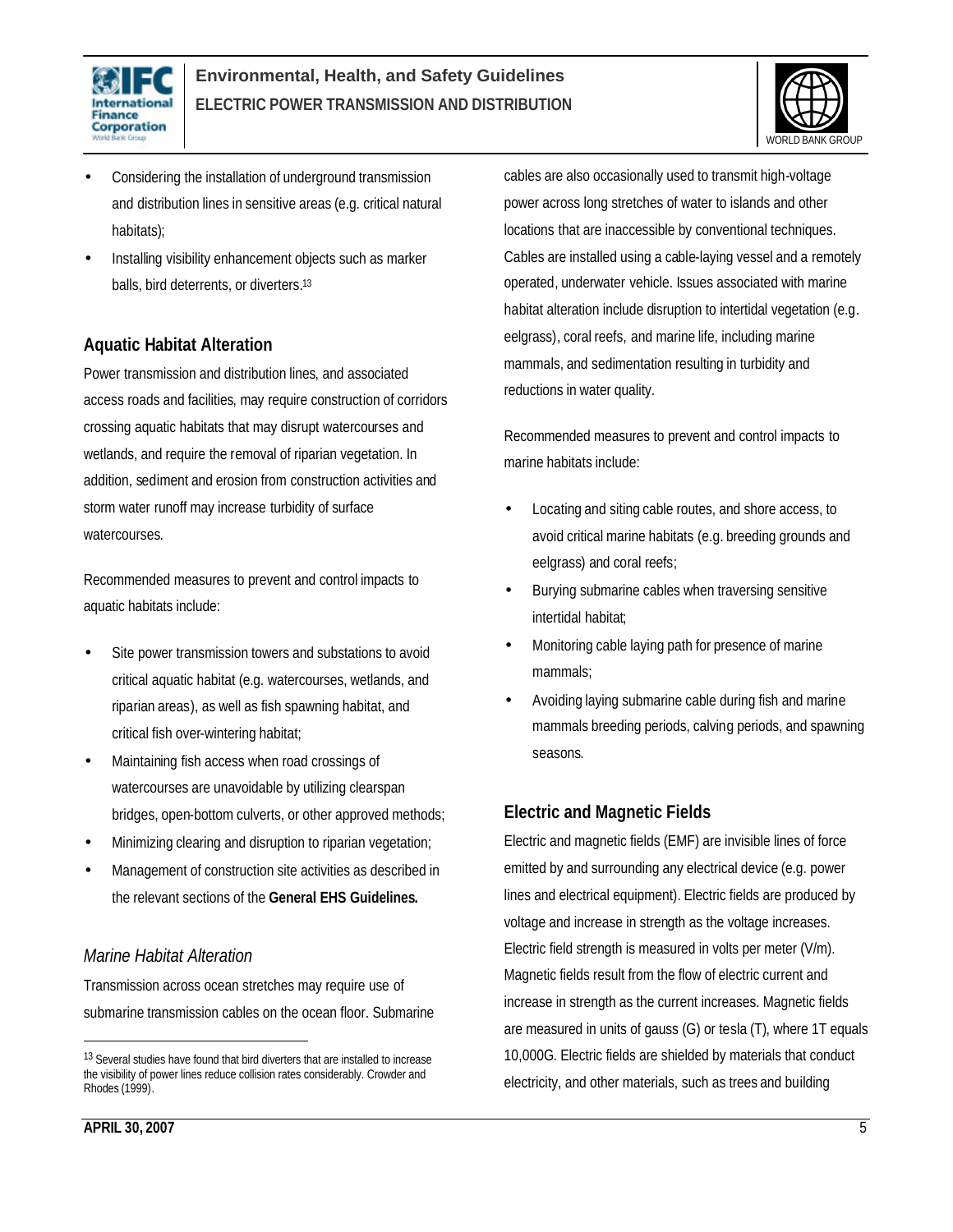



materials. Magnetic fields pass through most materials and are difficult to shield. Both electric and magnetic fields decrease rapidly with distance. Power frequency EMF typically has a frequency in the range of 50 – 60 Hertz (Hz), and is considered Extremely Low Frequency (ELF). 14

Although there is public and scientific concern over the potential health effects associated with exposure to EMF (not only highvoltage power lines and substations, but also from everyday household uses of electricity), there is no empirical data demonstrating adverse health effects from exposure to typical EMF levels from power transmissions lines and equipment.<sup>15</sup> However, while the evidence of adverse health risks is weak, it is still sufficient to warrant limited concern.<sup>16</sup>

Recommendations applicable to the management of EMF exposures include:

• Evaluating potential exposure to the public against the reference levels developed by the International Commission on Non-Ionizing Radiation Protection (ICNIRP).17,18Average and peak exposure levels should

- Considering siting new facilities so as to avoid or minimize exposure to the public. Installation of transmission lines or other high voltage equipment above or adjacent to residential properties or other locations intended for highly frequent human occupancy, (e.g. schools or offices), should be avoided;
- If EMF levels are confirmed or expected to be above the recommended exposure limits, application of engineering techniques should be considered to reduce the EMF produced by power lines, substations, or transformers. Examples of these techniques include:
	- o Shielding with specific metal alloys<sup>20</sup>
	- o Burying transmission lines<sup>21</sup>
	- o Increasing height of transmission towers
	- o Modifications to size, spacing, and configuration of conductors

#### **Hazardous Materials**

Hazardous materials in this sector include insulating oils / gases (e.g. Polychlorinated Biphenyls [PCB] and sulfur hexafluoride [SF6], and fuels, in addition to chemicals or products for wood preservation for poles and associated wood construction material. The use of herbicides for right-of-way vegetation maintenance is discussed in the above section on 'Right-of– Way Maintenance'.

21 Ibid.

<u>.</u>

<sup>14</sup> National Institute of Environmental Health Sciences (2002)

<sup>15</sup> International Commission on Non-Ionizing Radiation Protection(ICNIRP) (2001); International Agency for Research on Cancer (2002); U.S. National Institute of Health (2002); Advisory Group to the Radiation Protection Board of the UK (2001), and U.S. National Institute of Environmental Health Sciences (1999)).

<sup>16</sup> U.S. National Institute of Environmental Health Sciences (2002)

<sup>&</sup>lt;sup>17</sup> ICNIRP is a non-governmental organization formally recognized by the World Health Organization (WHO), which published the "Guidelines for Limiting Exposure to Time-varying Electric, Magnetic, and Electromagnetic Fields" following reviews of all the peer-reviewed scientific literature, including thermal and non-thermal effects. The standards are based on evaluations of biological effects that have been established to have health consequences. The main conclusion from the WHO reviews is that exposures below the limits recommended by the ICNIRP international guidelines do not appear to have any known consequence on health.

<sup>18</sup> An additional source of information is the Institute of Electrical and Electronics Engineers. See IEEE (2005).

<sup>&</sup>lt;sup>19</sup> The ICNIRP exposure quidelines for General Public Exposure are listed in Section 2.1 of this Guideline.

<sup>&</sup>lt;sup>20</sup> This is effective for reduction of electric field exposure, but not for reduction of magnetic field exposure.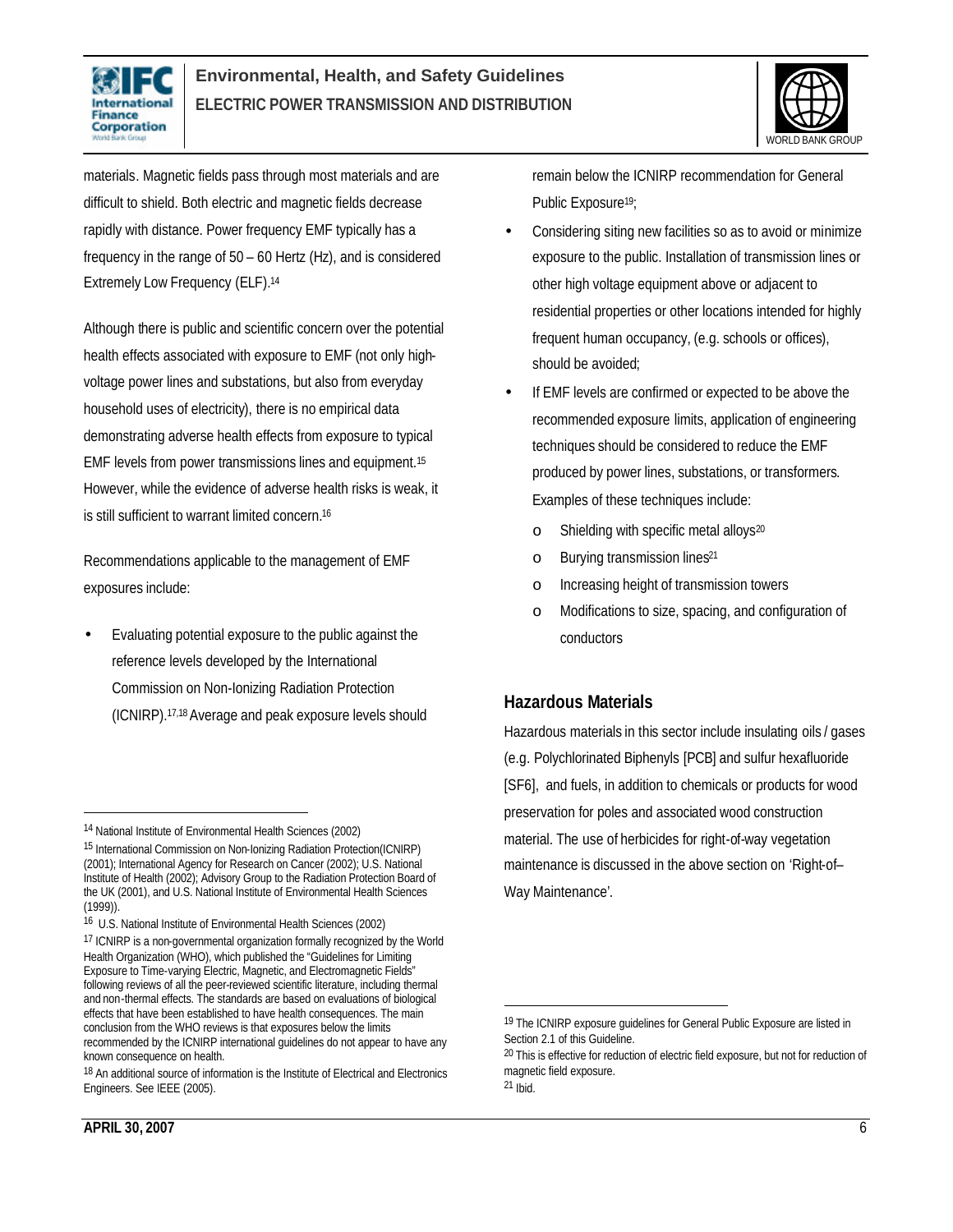



#### *Insulating Oils and Fuels*

Highly-refined, mineral insulating oils are used to cool transformers and provide electrical insulation between live components. They are typically found in the largest quantities at electrical substations and maintenance shops. Sulfur Hexafluoride (SF6) may also be used as a gas insulator for electrical switching equipment and in cables, tubular transmission lines, and transformers. SF6 may be used as an alternative to insulating oils. However, the use of SF6, a greenhouse gas with a significantly higher global warming potential (GWP) than CO2, should be minimized. In cases the gas is used for applications involving high voltages (>350 KV), equipment with a low leakage- rate (<99 percent) should be used.

Liquid petroleum fuels for vehicles and other equipment may also be used and stored at transmission and distribution projects. Recommendations for prevention and control of hazards associated with spill prevention, emergency response, clean-up, and contaminated soil remediation are addressed in the **General EHS Guidelines.**

Polychlorinated Biphenyls (PCB) were widely used as a dielectric fluid to provide electrical insulation, although their use has been largely discontinued due to potential harmful effects on human health and the environment. Recommendations for the management of PCB include:

- Replacing existing transformers and other electrical equipment containing PCB, and ensuring appropriate storage, decontamination, and disposal of contaminated units;
- Prior to final disposal, retired transformers and equipment containing PCB should be stored on a concrete pad with curbs sufficient to contain the liquid contents of these

containers should they be spilled or leaked. The storage area should also have a roof to prevent precipitation from collecting in the storage area. Disposal should involve facilities capable of safely transporting and disposing of hazardous waste containing PCB; 22

Surrounding soil exposed to PCB leakage from equipment should be assessed, and appropriate removal and / or remediation measures should be implemented, as addressed in the section on contaminated soil in the **General EHS Guidelines**.

#### *Wood Preservatives*

The majority of wooden utility poles are treated with pesticide preservatives to protect against insects, bacteria, and fungi, and to prevent rot. The preservatives most commonly used for power poles are oil-based pesticides such as creosote, pentachlorophenol (PCP), and chromated copper arsenate (CCA). Use of these preservatives is being limited in some countries due to their toxic effects on the environment. While in use, poles may leach preservatives into soils and groundwater, however, levels are highest directly beside poles and decrease to within normal levels at approximately 30 centimeters (cm) distance from the pole.<sup>23</sup> The most significant potential environmental impacts occur at specialized wood treatment facilities if not managed appropriately.

Poles should be pretreated at an appropriate facility to ensure chemical fixation and prevent leaching, and to impede the formation of surface residues at the right-of-way24. Further

<sup>&</sup>lt;sup>22</sup> For a complete discussion on the identification and management of PCB in this industry sector, please see the UNEP publication "PCB Transformers and Capacitors: From Management to Reclassification and Disposal" (2002). Available at: http://www.chem.unep.ch/pops/pdf/PCBtranscap.pdf 23 Zagury et al. (2003)

<sup>&</sup>lt;sup>24</sup> Lebow and Tippie (2001)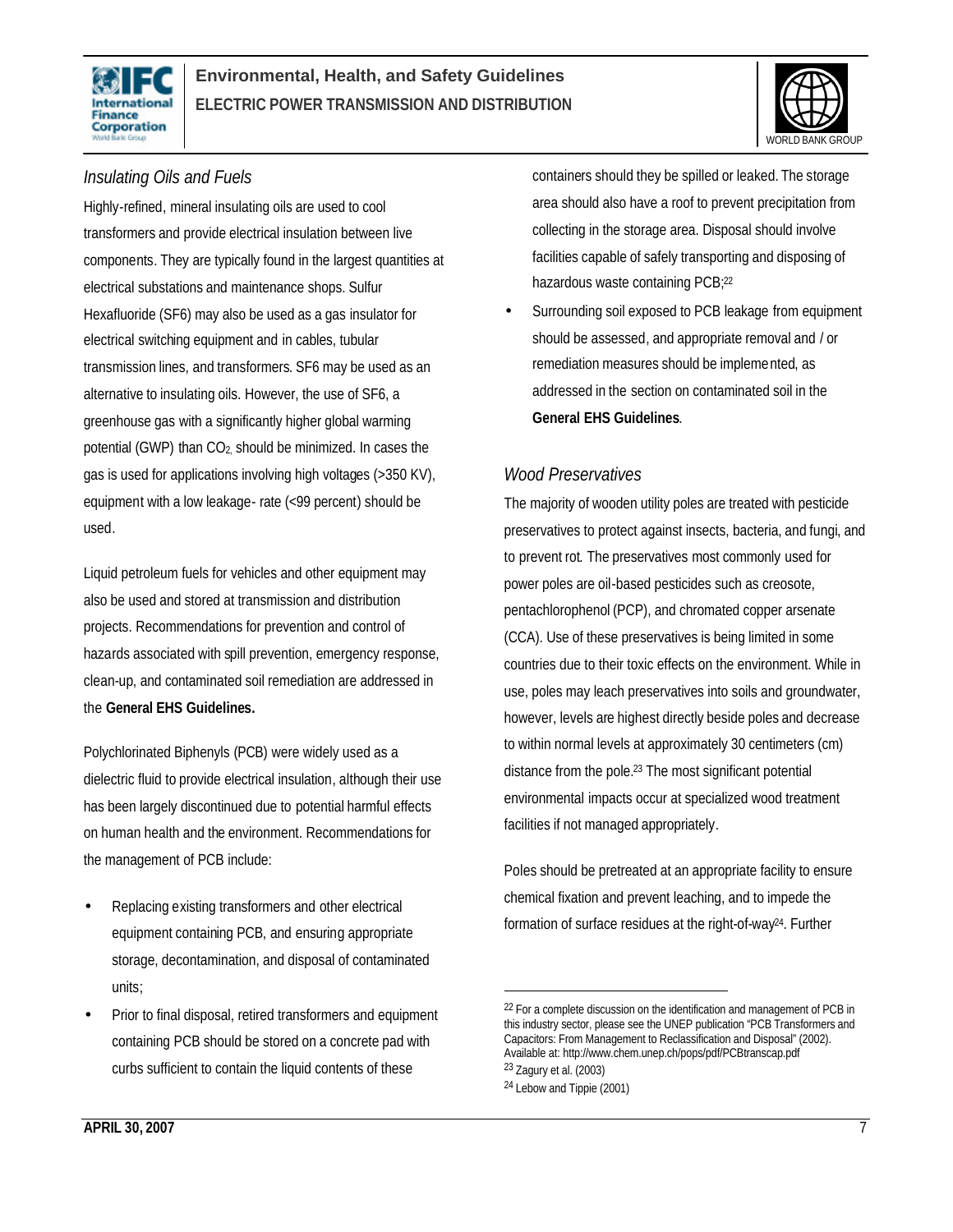



information is available in the **EHS Guidelines for Sawmilling and Wood-based Products**.

Recommended measures to prevent and control the impacts of wood preservatives at the point of use include:

- Evaluating the cost and benefit of using alternative pole materials (e.g. steel, concrete, and fiberglass);
- Consider use of alternative preservatives(e.g. copper azote);
- Undertake appropriate disposal of used poles. Landfill facilities should be capable of handling wastes that may have chemical leaching properties. Disposal through incineration or through recycling should consider associated air emissions and secondary product residues of preservative chemicals.

#### *Pesticides*

Pesticide use should be established as part of an Integrated Pest Management (IPM) strategy and a documented Pest Management Plan (PMP). The following stages should be considered when designing and implementing an IPM strategy, giving preference to alternative pest management strategies, with the use of synthetic chemical pesticides as a last option.

**Alternatives to Pesticide Application** - The following alternatives to pesticides should be considered:

- Provide those responsible for deciding on pesticides application with training in pest identification, weed identification, and field scouting;
- Use mechanical weed control and / or thermal weeding;
- Support and use beneficial organisms, such as insects, birds, mites, and microbial agents, to perform biological control of pests;
- Protect natural enemies of pests by providing a favorable habitat, such as bushes for nesting sites and other original vegetation that can house pest predators;
- Use animals to graze areas and manage plant coverage;
- Use mechanical controls such as traps, barriers, light, and sound to kill, relocate, or repel pests.

**Pesticide Application** - If pesticide application is warranted, users should take the following precautions:

- Train personnel to apply pesticides and ensure that personnel have received applicable certifications or equivalent training where such certifications are not required; <sup>25</sup>
- Review the manufacturer's directions on maximum recommended dosage or treatment, as well as published reports on using the reduced rate of pesticide application without loss of effect, and apply the minimum effective dose;
- Apply pesticides based on criteria (e.g. field observations, weather data, time of treatment, and dosage) and maintain a pesticide logbook to record such information;
- Avoid the use of pesticides that fall under the World Health Organization Recommended Classification of Pesticides by Hazard Classes 1a and 1b;
- Avoid the use of pesticides that fall under the World Health Organization Recommended Classification of Pesticides by Hazard Class II if the project host country lacks restrictions on distribution and use of these chemicals, or if they are likely to be accessible to personnel without proper training,

1

<sup>&</sup>lt;sup>25</sup> Examples of certification schemes are provided by the US EPA (2006), which classifies pesticides as either "unclassified" or "restricted" and requires workers that apply unclassified pesticides to be trained according to the Worker Protection Standard (40 CFR Part 170) for Agricultural Pesticides. It further requires restricted pesticides to be applied by or in the presence of a certified pesticide applicator.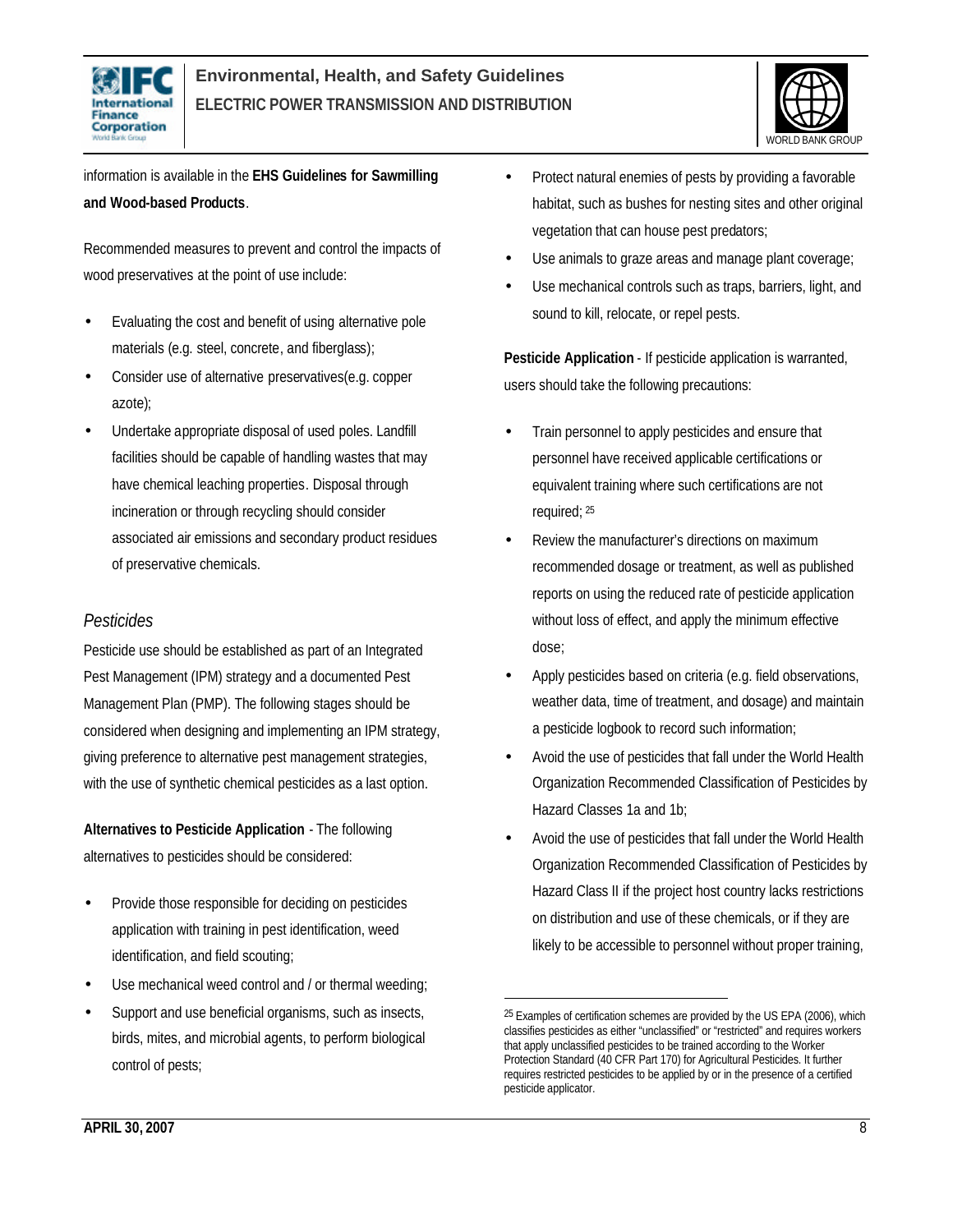



equipment, and facilities to handle, store, apply, and dispose of these products properly;

- Avoid the use of pesticides listed in Annexes A and B of the Stockholm Convention, except under the conditions noted in the convention;<sup>26</sup>
- Use only pesticides that are manufactured under license and registered and approved by the appropriate authority and in accordance with the Food and Agriculture Organization's (FAO) International Code of Conduct on the Distribution and Use of Pesticides<sup>27</sup>:
- Use only pesticides that are labeled in accordance with international standards and norms, such as the FAO Revised Guidelines for Good Labeling Practice for Pesticides<sup>28</sup>
- Select application technologies and practices designed to reduce unintentional drift or runoff only as indicated in an IPM program, and under controlled conditions;
- Maintain and calibrate pesticide application equipment in accordance with manufacturer's recommendations;
- Establish untreated buffer zones or strips along water sources, rivers, streams, ponds, lakes, and ditches to help protect water resources.

**Pesticide Handling and Storage** - Contamination of soils, groundwater, or surface water resources, due to accidental spills during transfer, mixing, and storage of pesticides should be prevented by following the hazardous materials storage and handling recommendations presented in the **General EHS Guidelines**. Additional recommendations include the following:

l

- Store pesticides in their original packaging, in a dedicated, dry, cool, frost-free, and well aerated location that can be locked and properly identified with signs, with access limited to authorized people29. No human or animal food may be stored in this location. The store room should also be designed with spill containment measures and sited in consideration of potential for contamination of soil and water resources;
- Mixing and transfer of pesticides should be undertaken by trained personnel in ventilated and well lit areas, using containers designed and dedicated for this purpose.
- Containers should not be used for any other purpose (e.g. drinking water). Contaminated containers should be handled as hazardous waste, and should be treated accordingly. Disposal of containers contaminated with pesticides should be done in a manner consistent with FAO guidelines and with manufacturer's directions;<sup>30</sup>
- Purchase and store no more pesticide than needed and rotate stock using a "first-in, first-out" principle so that pesticides do not become obsolete. <sup>31</sup> Additionally, the use of obsolete pesticides should be avoided under all circumstances;<sup>32</sup> A management plan that includes measures for the containment, storage and ultimate destruction of all obsolete stocks should be prepared in accordance to guidelines by FAO and consistent with country commitments under the Stockholm, Rotterdam and Basel Conventions.
- Collect rinse water from equipment cleaning for reuse (such as for the dilution of identical pesticides to concentrations used for application);

<u>.</u>

<sup>&</sup>lt;sup>26</sup> The Stockholm Convention on Persistent Organic Pollutants (2001) controls the use of the following POPs-pesticides: Aldrin, Chlordane, DDT, Dieldrin, Endrin, Heptachlor, Hexachlorobenzene, Mirex, and Toxaphene. 27 FAO (2002)

<sup>28</sup> FAO (2000)

<sup>29</sup> FAO (2002)

<sup>30</sup> See FAO Guidelines for the Disposal of Waste Pesticides and Pesticide Containers.

<sup>31</sup> See FAO (1996).

<sup>&</sup>lt;sup>32</sup> See the FAO publication on pesticide storage and stock control manual. FAO Pesticide Disposal Series No. 3 (1996).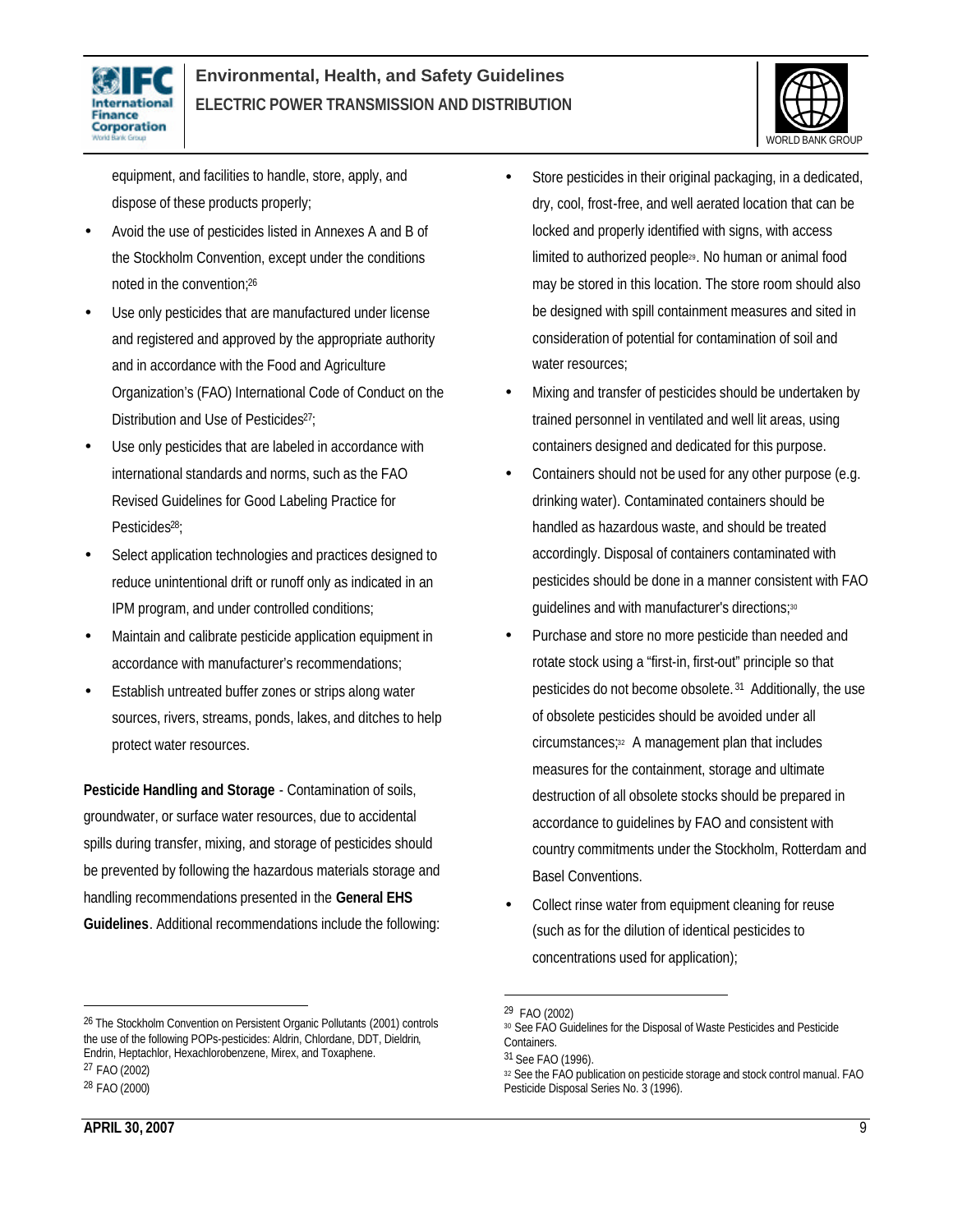



- Ensure that protective clothing worn during pesticide application is either cleaned or disposed of in an environmentally responsible manner
- Implement groundwater supply wellhead setbacks for pesticide application and storage
- Maintain records of pesticide use and effectiveness.

## **1.2 Occupational Health and Safety**

Most occupational health and safety issues during the construction, operation, maintenance, and decommissioning of electric power distribution projects are common to those of large industrial facilities, and their prevention and control is discussed in the **General EHS Guidelines**. These impacts include, among others, exposure to physical hazards from use of heavy equipment and cranes; trip and fall hazards; exposure to dust and noise; falling objects; work in confined spaces; exposure to hazardous materials; and exposure to electrical hazards from the use of tools and machinery.

Occupational health and safety hazards specific to electric power transmission and distribution projects primarily include:

- Live power lines
- Working at height
- Electric and magnetic fields
- Exposure to chemicals

#### **Live Power Lines**

Workers may be exposed to occupational hazards from contact with live power lines during construction, maintenance, and operation activities. Prevention and control measures associated with live power lines include:

• Only allowing trained and certified workers to install, maintain, or repair electrical equipment;

- Deactivating and properly grounding live power distribution lines before work is performed on, or in close proximity, to the lines;
- Ensuring that live-wire work is conducted by trained workers with strict adherence to specific safety and insulation standards. Qualified or trained employees working on transmission or distribution systems should be able to achieve the following<sup>33</sup>:
	- o Distinguish live parts from other parts of the electrical system
	- o Determine the voltage of live parts
	- o Understand the minimum approach distances outlined for specific live line voltages
	- o Ensure proper use of special safety equipment and procedures when working near or on exposed energized parts of an electrical system
- Workers should not approach an exposed energized or conductive part even if properly trained unless:
	- o The worker is properly insulated from the energized part with gloves or other approved insulation; or,
	- o The energized part is properly insulated from the worker and any other conductive object; or,
	- o The worker is properly isolated and insulated from any other conductive object (live-line work).
- Where maintenance and operation is required within minimum setback distances, specific training, safety measures, personal safety devices, and other precautions should be defined in a health and safety plan. (Table 2 in Section 2.2 provides recommended minimum safety setbacks for workers);

1

<sup>33</sup> Further information is available from the Occupational Safety and Health Administration (OSHA). Available at: http://www.osha.gov/SLTC/powertransmission/standards.html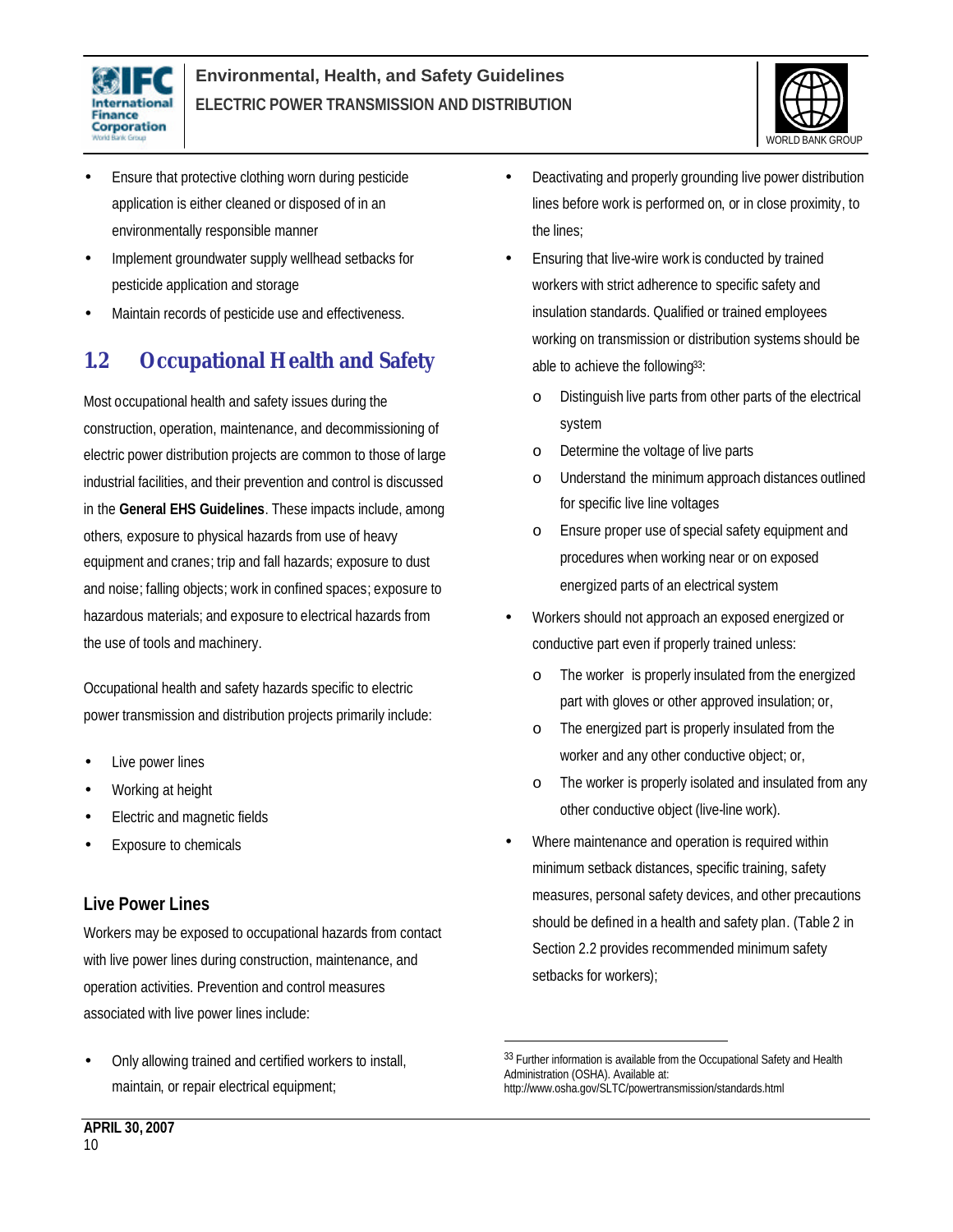



- Workers not directly associated with power transmission and distribution activities who are operating around power lines or power substations should adhere to local legislation, standards, and guidelines relating to minimum approach distances for excavations, tools, vehicles, pruning, and other activities;
- Minimum hot stick distances may only be reduced provided that the distance remaining is greater than the distance between the energized part and a grounded surface.

#### **Working at height on poles and structures**

Workers may be exposed to occupational hazards when working at elevation during construction, maintenance, and operation activities. Prevention and control measures for working at height include:

- Testing structures for integrity prior to undertaking work;
- Implementation of a fall protection program that includes training in climbing techniques and use of fall protection measures; inspection, maintenance, and replacement of fall protection equipment; and rescue of fall-arrested workers, among others;
- Establishment of criteria for use of 100 percent fall protection (typically when working over 2 meters above the working surface, but sometimes extended to 7 meters, depending on the activity). The fall protection system should be appropriate for the tower structure and necessary movements, including ascent, descent, and moving from point to point;
- Installation of fixtures on tower components to facilitate the use of fall protection systems;
- Provision of an adequate work-positioning device system for workers. Connectors on positioning systems should be

compatible with the tower components to which they are attached;

- Hoisting equipment should be properly rated and maintained and hoist operators properly trained;
- Safety belts should be of not less than 16 millimeters (mm) (5/8 inch) two-in-one nylon or material of equivalent strength. Rope safety belts should be replaced before signs of aging or fraying of fibers become evident;
- When operating power tools at height, workers should use a second (backup) safety strap;
- Signs and other obstructions should be removed from poles or structures prior to undertaking work;
- An approved tool bag should be used for raising or lowering tools or materials to workers on structures.

#### **Electric and magnetic fields**

1

Electric and magnetic fields (EMF) are described in Section 1.1 above. Electric utility workers typically have a higher exposure to EMF than the general public due to working in proximity to electric power lines.34,35 Occupational EMF exposure should be prevented or minimized through the preparation and implementation of an EMF safety program including the following components:

• Identification of potential exposure levels in the workplace, including surveys of exposure levels in new projects and the use of personal monitors during working activities;

<sup>&</sup>lt;sup>34</sup> A 1994 study estimated the average exposure of electrical workers (including jobs in electric utilities and other industries) in Los Angeles, California to be 9.6 milligauss (mG), compared to 1.7 mG for workers in other fields (S. J. London et al., 1994).

<sup>35</sup> Although detailed studies of workplace exposure to EMF in the United States, Canada, France, England, and several Northern European countries have found no conclusive link or correlation between typical occupational EMF exposure and adverse health effects, some studies have identified a possible association between occupational exposure to EMF and cancer, such as brain cancer (U.S. National Institute of Environmental Health Sciences 2002) indicating there is evidence to warrant limited concern.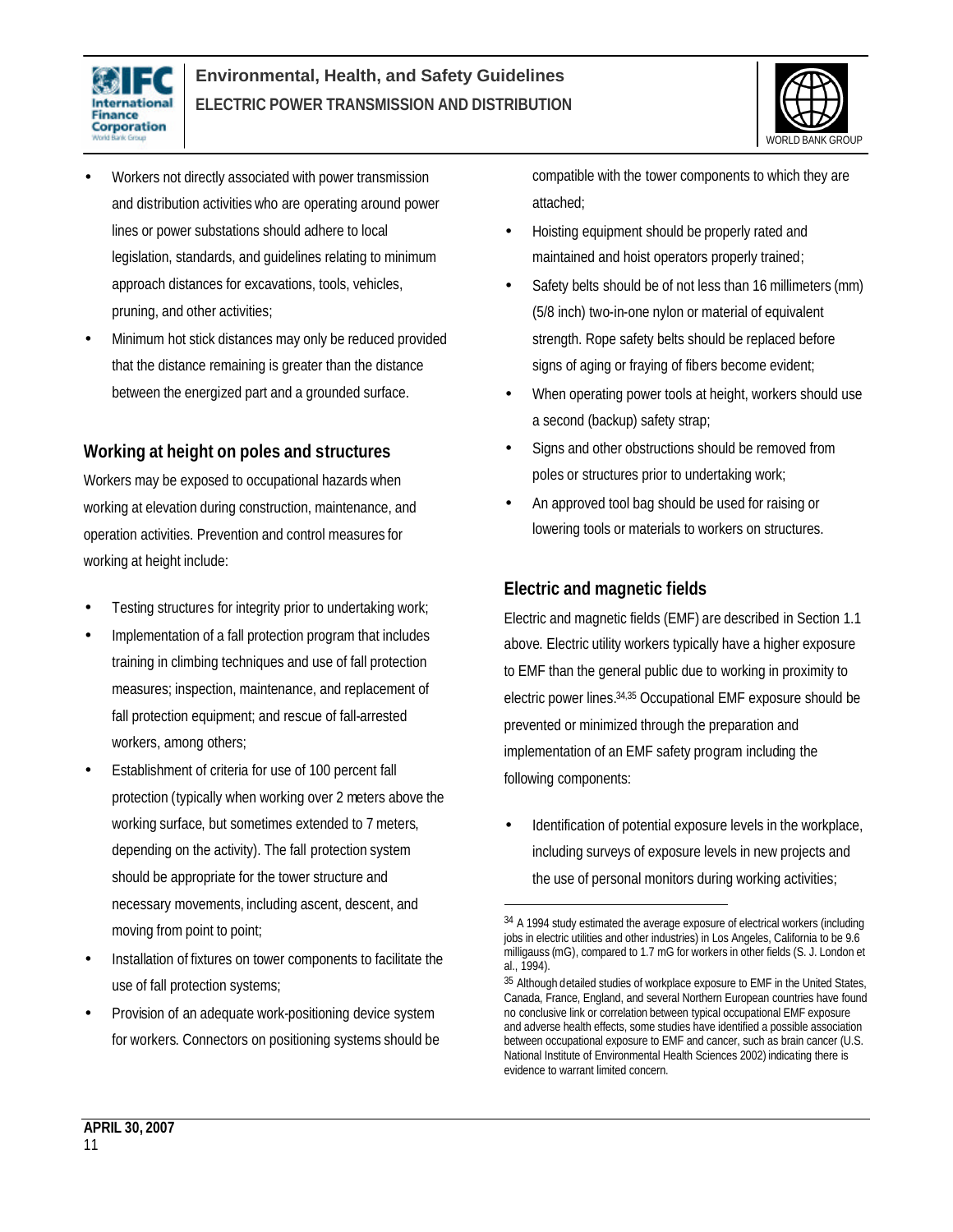



- Training of workers in the identification of occupational EMF levels and hazards;
- Establishment and identification of safety zones to differentiate between work areas with expected elevated EMF levels compared to those acceptable for public exposure, limiting access to properly trained workers;
- Implementation of action plans to address potential or confirmed exposure levels that exceed reference occupational exposure levels developed by international organizations such as the International Commission on Non-Ionizing Radiation Protection (ICNIRP), and the Institute of Electrical and Electronics Engineers (IEEE)<sup>36</sup>. Personal exposure monitoring equipment should be set to warn of exposure levels that are below occupational exposure reference levels (e.g. 50 percent). Action plans to address occupational exposure may include limiting exposure time through work rotation, increasing the distance between the source and the worker, when feasible, or the use of shielding materials.

#### **Exposure to chemicals**

Occupational exposures to chemicals in this sector primarily include handling of pesticides (herbicides) used for right–of-way maintenance, and exposure to PCB in transformers and other electrical components.

#### *Pesticides*

Occupational health and safety impacts associated with pesticides are similar to those for other hazardous substances, and their prevention and control are discussed in the **General EHS Guidelines**. Potential exposures to pesticides include dermal contact and inhalation during their storage, preparation

and application. The effect of such impacts may be increased by climatic conditions such as wind, which may increase the chance of unintended drift, or high temperatures, which may deter the use of personal protective equipment (PPE). Recommendations specific to the use of pesticides include:

- Train personnel to apply pesticides and ensure that personnel have received the necessary certifications,37 or equivalent training where such certifications are not required;
- Respect post-treatment intervals to avoid operator exposure during reentry to crops with residues of pesticides;
- Ensure hygiene practices are followed (in accordance to FAO and PMP) to avoid exposure of family members to pesticides residues.

### *PCBs*

 $\overline{a}$ 

Maintenance shops and other facilities, and activities may involve potential contact with PCB or PCB-contaminated machinery. Recommendations for chemical exposure, including PCB, are addressed in the **General EHS Guidelines**. 38

### **1.3 Community Health and Safety**

Community health and safety impacts during the construction and decommissioning of transmission and distribution power lines are common to those of most large industrial facilities, and

<sup>36</sup> The ICNIRP exposure guidelines for Occupational Exposure are listed in Section 2.2 of this Guideline.

<sup>37</sup> The US EPA classifies pesticides as either "unclassified" or "restricted." All workers that apply unclassified pesticides must be trained according to the Worker Protection Standard (40 CFR Part 170 and 171) for Agricultural Pesticides. Restricted pesticides must be applied by or in the presence of a certified pesticide applicator. For more information, see http://www.epa.gov/pesticides/health/worker.htm

<sup>38</sup> Further information on the management of occupational exposure to PCB can be obtained at UNEP publication "PCB Transformers and Capacitors: From Management to Reclassification and Disposal" (2002) available at: http://www.chem.unep.ch/pops/pdf/PCBtranscap.pdf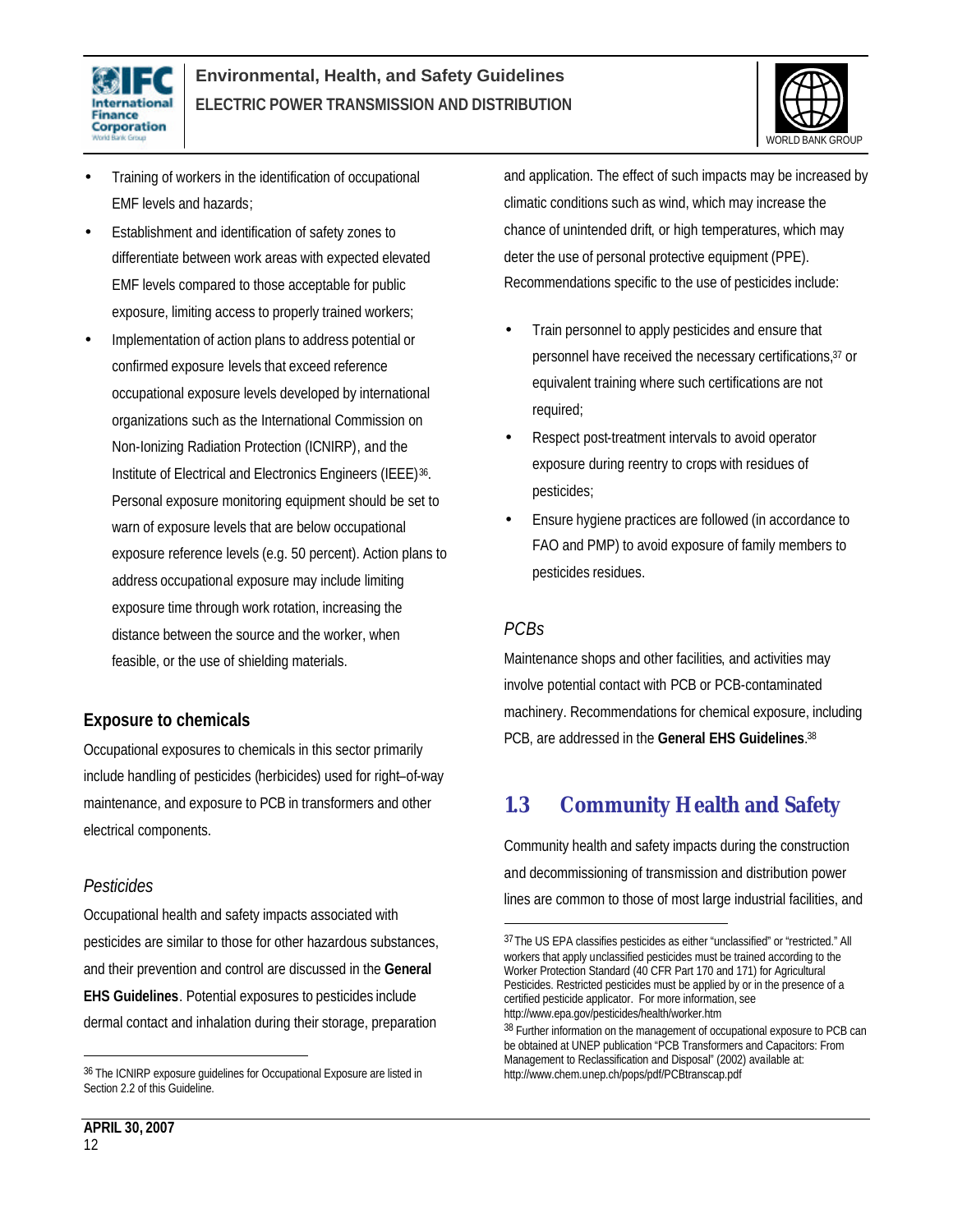



are discussed in the **General EHS Guidelines**. These impacts include, among others, dust, noise, and vibration from construction vehicle transit, and communicable diseases associated with the influx of temporary construction labor. In addition to general health and safety standards outlined in the **General EHS Guidelines**, the operation of live power distribution lines and substations may generate the following industry-specific impacts:

- **Electrocution**
- Electromagnetic interference
- Visual amenity
- Noise and Ozone
- Aircraft Navigation Safety

#### **Electrocution**

Hazards most directly related to power transmission and distribution lines and facilities occur as a result of electrocution from direct contact with high-voltage electricity or from contact with tools, vehicles, ladders, or other devices that are in contact with high-voltage electricity. Recommended techniques to prevent these hazards include:

- Use of signs, barriers (e.g. locks on doors, use of gates, use of steel posts surrounding transmission towers, particularly in urban areas), and education / public outreach to prevent public contact with potentially dangerous equipment;
- Grounding conducting objects (e.g. fences or other metallic structures) installed near power lines, to prevent shock.

#### **Electromagnetic Interference**

The corona of overhead transmission line conductors and highfrequency currents of overhead transmission lines may result in the creation of radio noise. Typically, transmission line rights-ofway and conductor bundles are created to ensure radio reception at the outside limits remains normal. However, periods of rain, sleet or freezing rain sharply increases the streaming corona on conductors and may affect radio reception in residential areas near transmission lines.

#### **Visual Amenity**

Power transmission and distribution are necessary to transport energy from power facilities to residential communities, but may be visually intrusive and undesirable to local residents. To mitigate the visual impact of power distribution projects, the following mitigation measures should be implemented:

- Extensive public consultation during the planning of power line and power line right-of-way locations;
- Accurate assessment of changes in property values due to power line proximity;
- Siting power lines, and designing substations, with due consideration to landscape views and important environmental and community features;
- Location of high-voltage transmission and distribution lines in less populated areas, where possible;
- Burying transmission or distribution lines when power must be transported through dense residential or commercial areas.

#### **Noise and Ozone**

Noise in the form of buzzing or humming can often be heard around transformers or high voltage power lines producing corona. Ozone, a colorless gas with a pungent odor, may also be produced. Neither the noise nor ozone produced by power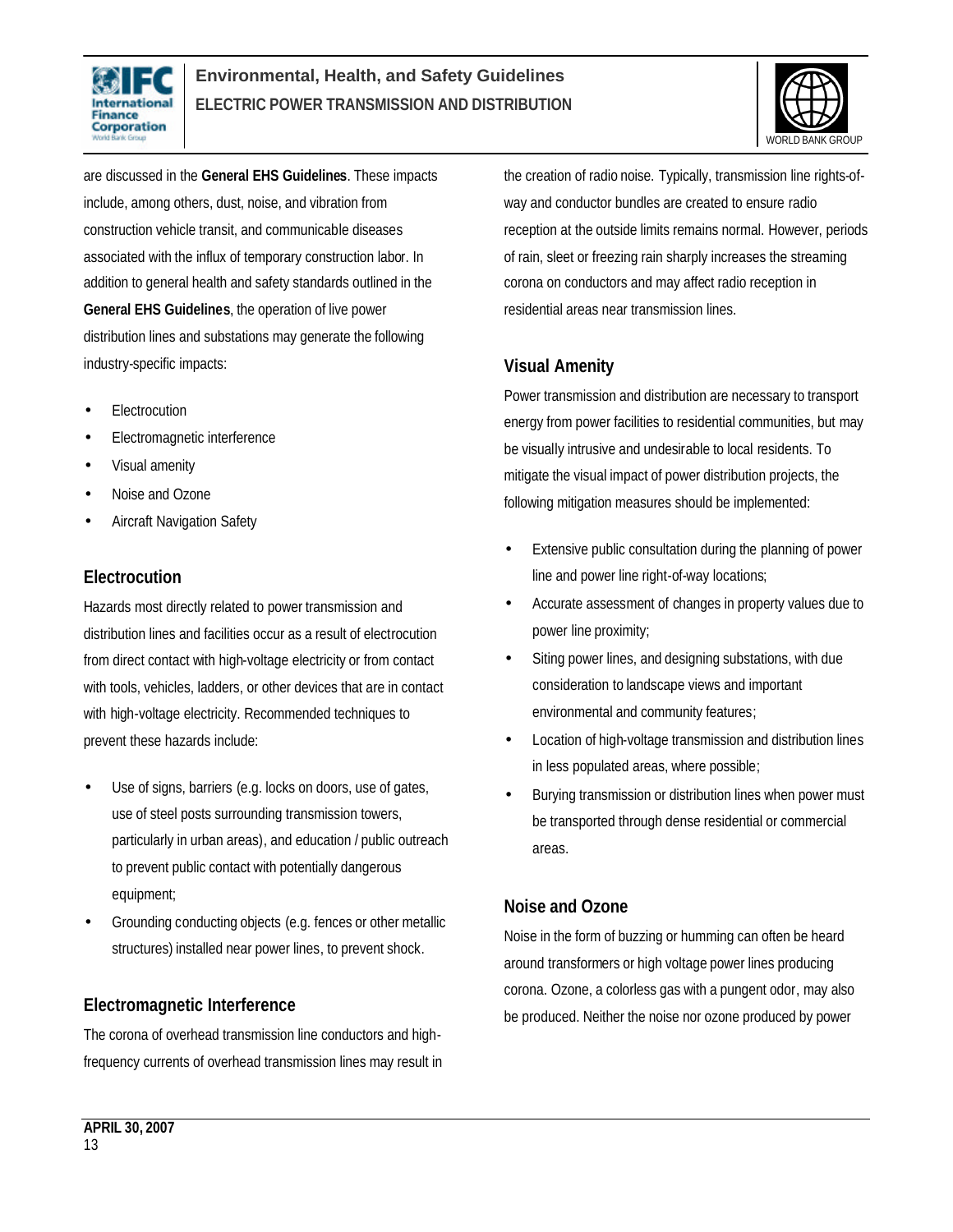



distribution lines or transformers carries any known health risks. 39

The acoustic noise produced by transmission lines is greater with high voltage power lines (400-800 kilo volts [kV]) and even greater with ultra-high voltage lines (1000 kV and higher)<sup>40</sup>. Noise from transmission lines reaches its maximum during periods of precipitation, including rain, sleet, snow or hail, or as the result of fog. The sound of rain typically masks the increase in noise produced by the transmission lines, but during other forms of precipitation (e.g. snow and sleet) and fog, the noise from overhead power lines can be troubling to nearby residents.

Measures to mitigate this impact may be addressed during project planning stages to locate rights-of-way away from human receptors, to the extent possible. Use of noise barriers or noise canceling acoustic devices should be considered as necessary.

#### **Aircraft Navigation Safety**

Power transmission towers, if located near an airport or known flight paths, can impact aircraft safety directly through collision or indirectly through radar interference. Aircraft collision impacts may be mitigated by:

- Avoiding the siting of transmission lines and towers close to airports and outside of known flight path envelopes;
- Consultation with regulatory air traffic authorities prior to installation;
- Adherence to regional or national air traffic safety regulations;
- Use of buried lines when installation is required in flight sensitive areas.

39 WHO (1998) 40 Gerasimov (2003)

 $\overline{a}$ 

## **2.0 Performance Indicators and Monitoring**

### **2.1 Environment**

#### **Emissions and Effluent Guidelines**

The power transmission and distribution sector does not typically give rise to significant air emissions or effluents. Where dust or potentially contaminated water runoff exists, site operations should comply with principles and guidelines described in the **General EHS Guidelines** to meet ambient air and surface water guidelines. Table 1 lists exposure limits for general public exposure to electric and magnetic fields published by the International Commission on Non-Ionizing Radiation Protection (ICNIRP).

#### **Table 1. ICNIRP exposure limits for general public exposure to electric and magnetic fields.**

| Frequency | Electric Field (V/m) | Magnetic Field (µT) |
|-----------|----------------------|---------------------|
| 50 Hz     | 5000                 | 100                 |
| 60 Hz     | 4150                 | 83                  |

Source: ICNIRP (1998) : "Guidelines for limiting exposure to time-varying electric, magnetic, and electromagnetic fields (up to 300 GHz).

#### **Environmental Monitoring**

Environmental monitoring programs for this sector should be implemented to address all activities that have been identified to have potentially significant impacts on the environment during normal operations and upset conditions. Environmental monitoring activities should be based on direct or indirect indicators of emissions, effluents, and resource use applicable to the particular project. Monitoring frequency should be sufficient to provide representative data for the parameter being monitored.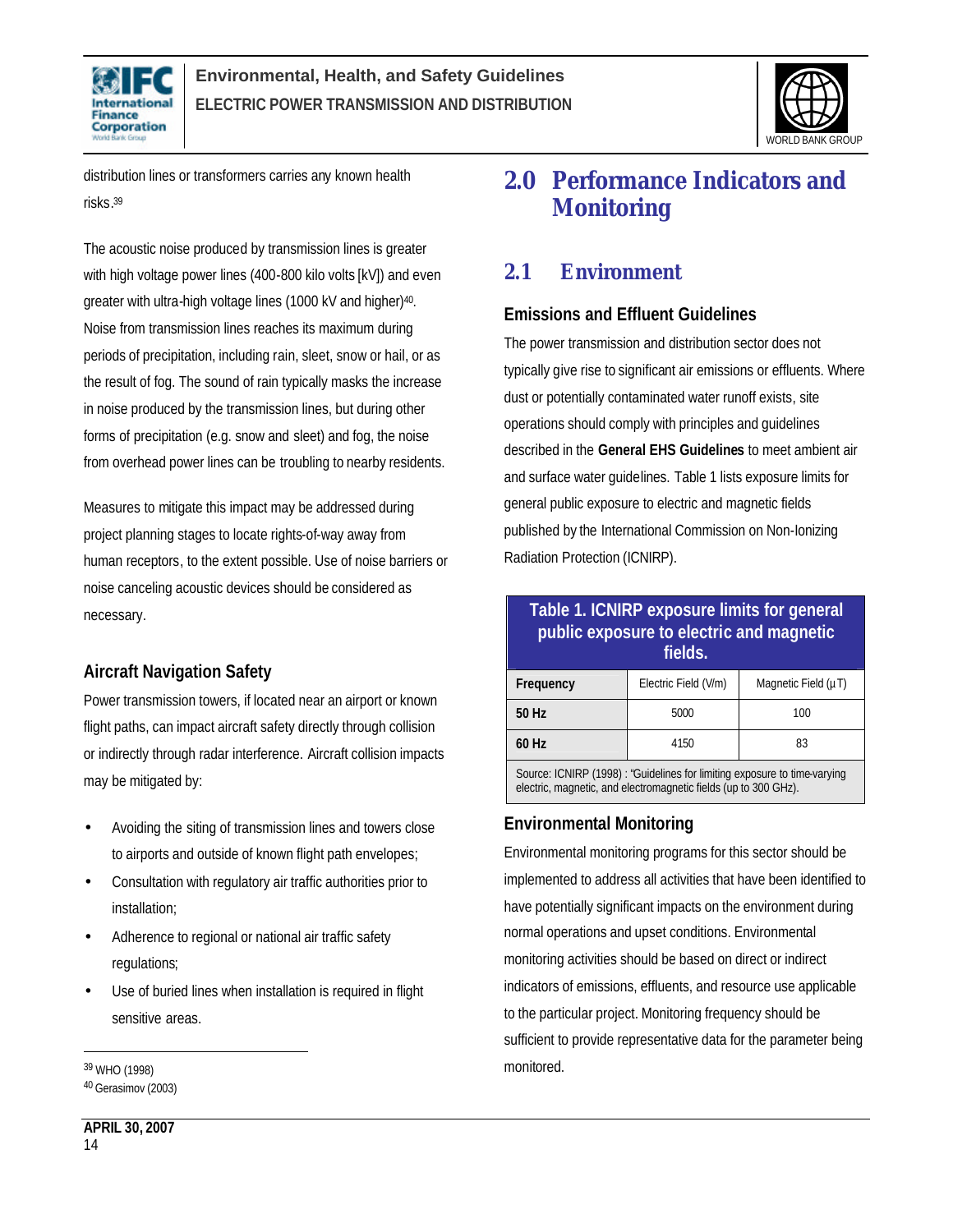



Monitoring should be conducted by trained individuals following monitoring and record-keeping procedures and using properly calibrated and maintained equipment. Monitoring data should be analyzed and reviewed at regular intervals and compared with the operating standards so that any necessary corrective actions can be taken. Additional guidance on applicable sampling and analytical methods for emissions and effluents is provided in the **General EHS Guidelines**.

### **2.2 Occupational Health and Safety**

#### **Occupational Health and Safety Guidelines**

Occupational health and safety performance should be evaluated against internationally published exposure guidelines, of which examples include the Threshold Limit Value (TLV®) occupational exposure guidelines and Biological Exposure Indices (BEIs®) published by American Conference of Governmental Industrial Hygienists (ACGIH),41 the Pocket Guide to Chemical Hazards published by the United States National Institute for Occupational Health and Safety (NIOSH),<sup>42</sup> Permissible Exposure Limits (PELs) published by the Occupational Safety and Health Administration of the United States (OSHA),<sup>43</sup> Indicative Occupational Exposure Limit Values published by European Union member states,<sup>44</sup> or other similar sources.

Additional indicators specifically applicable to electric power transmission and distribution activities include the minimum safe working distances for trained employees listed in Table 2 and the ICNIRP exposure limits for occupational exposure to electric and magnetic fields listed in Table 3.

| Table 2. Alternating Current - Minimum Working |  |  |
|------------------------------------------------|--|--|
| Distances for Trained Employees <sup>a</sup>   |  |  |

| Voltage Range (phase to phase -<br><b>Kilovolts)</b> | Minimum Working and<br><b>Clear Hot Stick Distance</b><br>(meters) |
|------------------------------------------------------|--------------------------------------------------------------------|
| 2.1 to 15                                            | 0.6                                                                |
| 15.1 to 35                                           | 0.71                                                               |
| 35.1 to 46                                           | 0.76                                                               |
| 46.1 to 72.5                                         | 0.91                                                               |
| 72.6 to 121                                          | 1.01                                                               |
| 138 to 145                                           | 1.06                                                               |
| 161 to 169                                           | 1.11                                                               |
| 230 to 242                                           | 1.5                                                                |
| 345 to 362                                           | 2.13 <sup>b</sup>                                                  |
| 500 to 552                                           | 3.35 <sup>b</sup>                                                  |
| 700 to 765                                           | 4.5 <sup>b</sup>                                                   |
| a OSHA                                               |                                                                    |

b NOTE: From 345-362 kv., 500-552 kv., and 700-765 kv., the minimum working distance and the minimum clear hot stick distance may be reduced provided that such distances are not less than the shortest distance between the energized part and a grounded surface.

#### **Table 3. ICNIRP exposure limits for occupational exposure to electric and magnetic fields.**

| Frequency                                                                                                                                   | Electric Field (V/m) | Magnetic Field $(\mu T)$ |  |
|---------------------------------------------------------------------------------------------------------------------------------------------|----------------------|--------------------------|--|
| 50 Hz                                                                                                                                       | 10,000               | 500                      |  |
| 60 Hz                                                                                                                                       | 8300                 | 415                      |  |
| Source: ICNIRP (1998) : "Guidelines for limiting exposure to time-varying<br>electric, magnetic, and electromagnetic fields (up to 300 GHz) |                      |                          |  |

#### **Accident and Fatality Rates**

Projects should try to reduce the number of accidents among project workers (whether directly employed or subcontracted) to a rate of zero, especially accidents that could result in lost work time, different levels of disability, or even fatalities. Facility rates may be benchmarked against the performance of facilities in this sector in developed countries through consultation with

<sup>41</sup> Available at: http://www.acgih.org/TLV/ and http://www.acgih.org/store/

<sup>42</sup> Available at: http://www.cdc.gov/niosh/npg/

<sup>43</sup> Available at:

http://www.osha.gov/pls/oshaweb/owadisp.show\_document?p\_table=STANDAR DS&p\_id=9992

<sup>44</sup> Available at: http://europe.osha.eu.int/good\_practice/risks/ds/oel/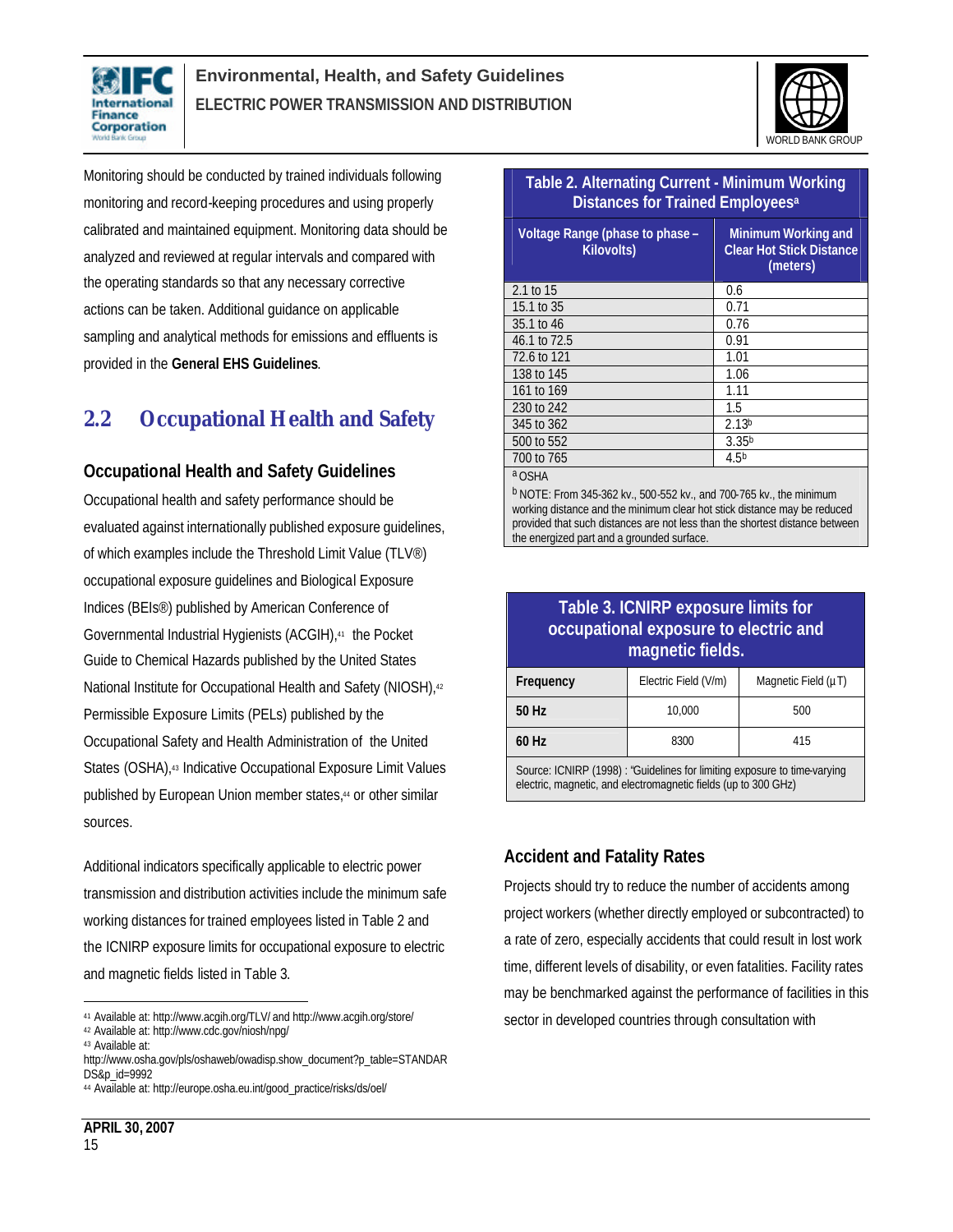



published sources (e.g. US Bureau of Labor Statistics and UK Health and Safety Executive)<sup>45</sup>.

### **Occupational Health and Safety Monitoring**

The working environment should be occupational hazards relevant to the specific project. Monitoring should be designed and implemented by accredited professionals<sup>46</sup> as part of an occupational health and safety monitoring program. Facilities should also maintain a record of occupational accidents and diseases and dangerous occurrences and accidents. Additional guidance on occupational health and safety monitoring programs is provided in the **General EHS Guidelines**.

<sup>45</sup> Available at: http://www.bls.gov/iif/ and

http://www.hse.gov.uk/statistics/index.htm

<sup>46</sup> Accredited professionals may include Certified Industrial Hygienists,

Registered Occupational Hygienists, or Certified Safety Professionals or their equivalent.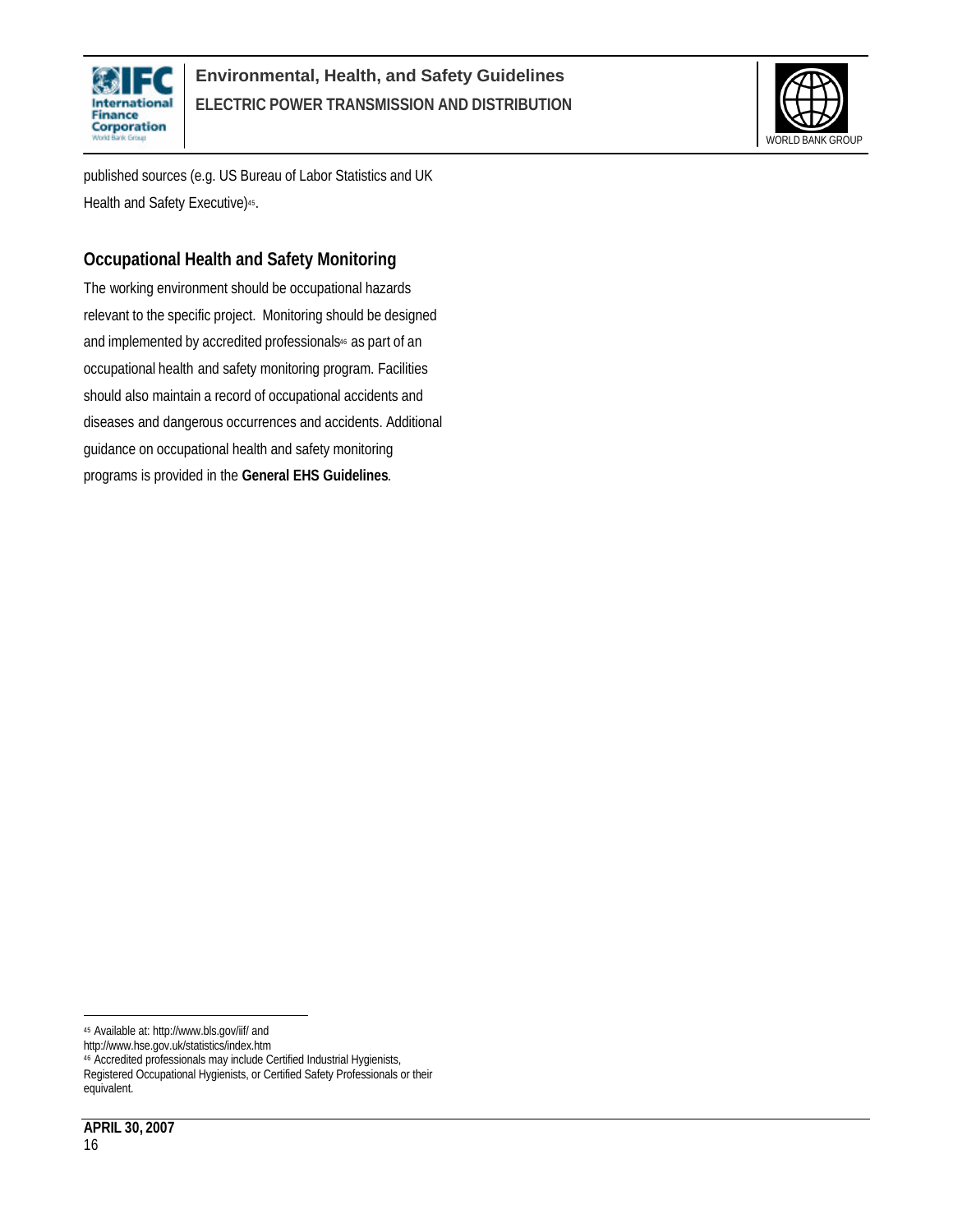

**Environmental, Health, and Safety Guidelines ELECTRIC POWER TRANSMISSION AND DISTRIBUTION**



# **3.0 References and Additional Sources**

Ahlbom, E Cardis et al: Review of the epidemiologic literature on EMF and health. Environ Health Perspect 109:911-933, 2001.

Alberta Human Resources and Employment. 2003. Alberta Occupational Health & Safety Code. Available online at: http://www3.gov.ab.ca/hre/whs/law/ohs.asp.

Anderson, S.H. 1991. Managing our wildlife resources. Prentice Hall. Englewood Cliffs, New Jersey.

Avian Power Line Interaction Committee. 2005. Avian Protection Plan (APP) Guidelines.

BC Hydro. 2006. BC Hydro 7 Steps to Electrical Safety. Available online at: http://www.bchydro.com/safety/work/work671.html.

Blackwell B.A., G. Shrimpton, F. Steele, D.W. Ohlson and A. Needoba. 2004. Development of a Wildfire Risk Management System for BC Transmission Corporation Rights-of-Way. Technical Report submitted to British Columbia Transmission Corporation.

Carlisle, S.M., and J.T. Trevors. 1987. Glyphosate in the environment. Water, Air, and Soil Poll. 39:409-20.

California Energy Commission. 2005. Assessment of Avian Mortality from Collisions and Electrocutions. Staff Report prepared June, 2005.

Crowder, Michael R. and Olin E. Rhodes, Jr. 1999. Avian Collisions with Power Lines: A Review. Proceedings of a workshop on Avian Interactions With Utility and Communication Structures Charleston, South Carolina, December 2-3 1999. Edited by Richard G. Carlton. Electric Power Research Institute.

Danish Agricultural Advisory Service (DAAS), 2000. Reduced pesticide use without loss of effect.

Duke Energy. 2006. Transmission Right of Way. Online at: http://www.nantahalapower.com/community/row/whatis/transmission.asp

Feldman, Jay and Terry Shistar. 1997. Poison Poles: A Report about Their Toxic Trail and Safer Alternatives. Prepared by the National Coalition Against the Misuse of Pesticides.

Food and Agriculture Organization (FAO) International Code of Conduct on the Distribution and Use of Pesticides (2003). Available online at: http://www.fao.org/DOCREP/005/Y4544E/Y4544E00.HTM

FAO. 1995. Revised Guidelines on Good Labeling Practice for Pesticides. Rome: FAO. Available at http://www.fao.org/WAICENT/FAOINFO/AGRICULT/AGP/AGPP/Pesticid/r.htm

FAO. 1996. Pesticide Storage and Stock Control Manual. FAO Pesticide Disposal Series N°3. Rome: FAO. Available at http://www.fao.org/AG/AGP/AGPP/Pesticid/Disposal/index\_en.htm http://www.fao.org/documents/show\_cdr.asp?url\_file=/docrep/V8966E/V8966E0 0.htm

FAO. 1999. Guidelines for the Management of Small Quantities of Unwanted and Obsolete Pesticides. FAO Pesticide Disposal Series N°7. Rome: UNEP/WHO/FAO. Available at http://www.fao.org/documents/show\_cdr.asp?url\_file=/docrep/X1531E/X1531E0 0.htm

FAO. 2000. Guideline and Reference Material on Integrated Soil and Nutrient Management and Conservation for Farmer Field Schools. AGL/MISC/27/2000. Rome: FAO, Land and Plant Nutrition Management Division. Available at http://www.fao.org/organicag/frame2-e.htm ftp://ftp.fao.org/agl/agll/docs/misc27.pdf

FAO. 2001. Guidelines on Procedures for the Registration, Certification and Testing of New Pesticide Equipment. Available at: http://www.fao.org/docrep/006/Y2683E/Y2683E00.HTM#1

FAO. 2002. International Code of Conduct on the Distribution and Use of Pesticides (revised version November 2002). Rome: FAO. Available at http://www.fao.org/WAICENT/FAOINFO/AGRICULT/AGP/AGPP/Pesticid/Code/ Download/Code.doc

Georgia Power. 2006. Managing Transmission Rights of Way: Vegetation Management. Available online at: http://www.southerncompany.com/gapower/community/vegetation.asp?mnuOpc o=gpc&mnuType=sub&mnuItem=tt

Health Physics Society (1998) Guidelines for Limiting Exposure to Time-Varying Electric, Magnetic, and Electromagnetic Fields (Up to 300 GHZs), International Commission on Non-Ionizing Radiation Protection (ICNIRP). Volume 74, Number 4, pp 494-521

Gerasimov, A.S. 2003. Environmental, Technical and Safety Codes, Laws and Practices Related to Power Line Construction in Russia.

Health Effects from Exposure to Power-Line Frequency Electric and Magnetic Fields: National Institutes of Health, Research Triangle Park, NC, 1999. Available online at: http://www.niehs.nih.gov/emfrapid/html/EMF\_DIR\_RPT/Report\_18f.htm

Institute of Electronics and Electrical Engineers. 2005. Standard C95.1-2005: IEEE Standard for Safety Levels with Respect to Human Exposure to Radio Frequency Electromagnetic Fields, 3kHz to 300GHz

International Agency for Research on Cancer. 2002. Static and extremely lowfrequency (ELF) electric and magnetic fields. Report No. 80. Available online at: http://www-cie.iarc.fr/htdocs/monographs/vol80/80.html

International Commission on Non-Ionizing Radiation Protection (ICNIRP), Guidelines for Limiting Exposure to Time-varying Electric, Magnetic, and Electromagnetic Fields, Health Physics 74 (4): 494-522 (1998). Available online at: http://www.icnirp.de/documents/emfgdl.pdf

Lebow, Stan T. and Michael Tippie. 2001. Guide for Minimizing the Effect of Preservative-Treated Wood on Sensitive Environments. Technical report prepared for the United States Department of Agriculture.

London, S.J., J.D. Bowman, E. Sobel, D.C. Thomas, D.H. Garabrant, N. Pearce, L. Bernstein, and J. M. Peters. 1994. Exposure to magnetic fields among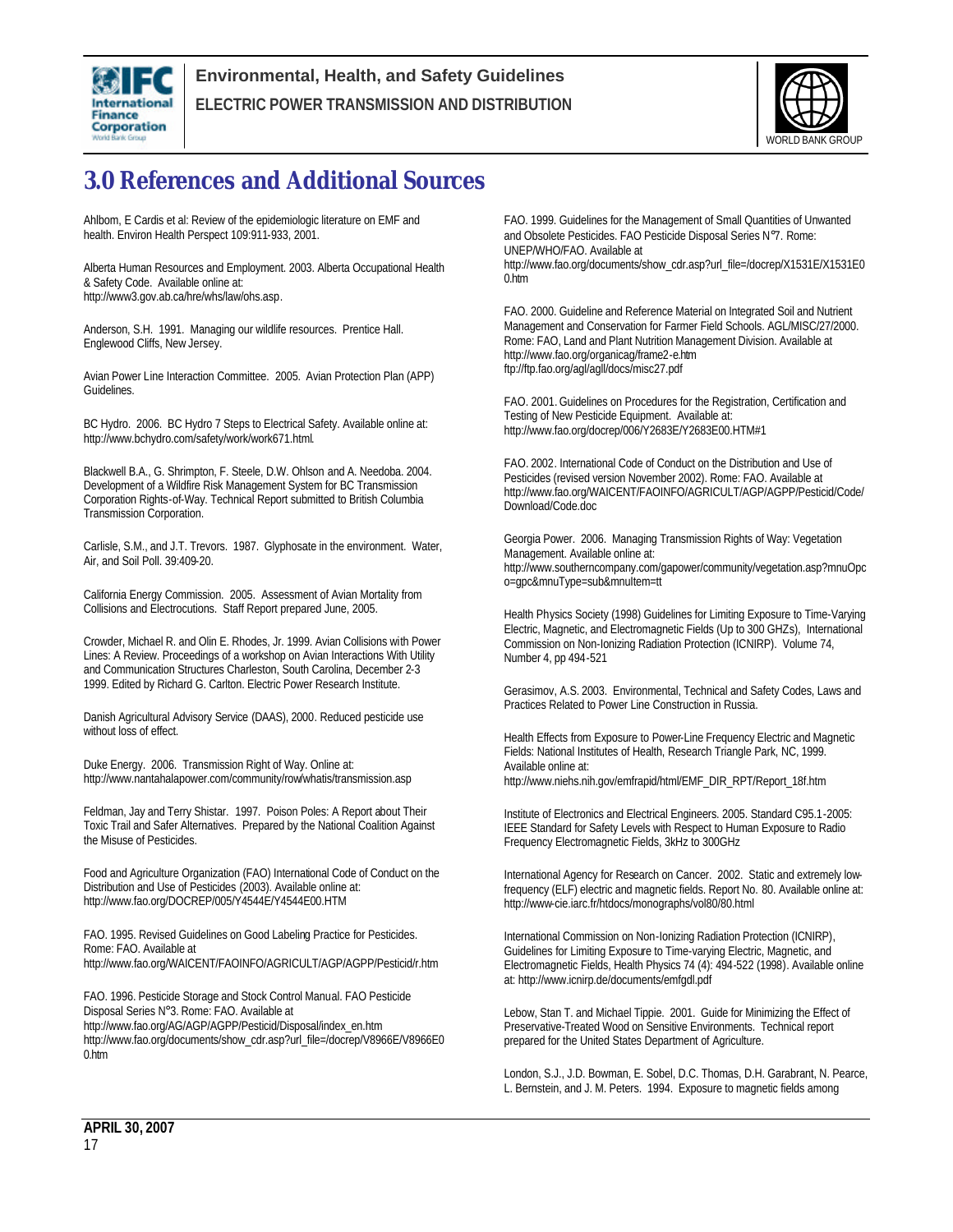

### **Environmental, Health, and Safety Guidelines ELECTRIC POWER TRANSMISSION AND DISTRIBUTION**



electrical workers in relation to leukemia risk in Los Angeles County. American Journal of Industrial Medicine 26:47-60.

Manville, Albert M. 2005. Tall Structures: Best Management Practices for Bird-Friendly Tall Buildings, Towers and Bridges – U.S. Fish and Wildlife Service Recommendations to Address the Problem. Prepared for the U.S. Fish and Wildlife Service.

New Zealand Ministry of Consumer Affairs. 2001. New Zealand Code of Practice for Electrical Safe Distances.

Raptor Protection Video Group. 2000. Raptors at Risk. EDM International, Inc. Fort Collins, Colorado.

Santee Cooper. 2002. Vegetation Management FAQ. Online at: www.santeecooper.com/environment/vegmanagement/vegetation\_faq.html

Stockholm Convention on Persistent Organic Pollutants (2001). Available online at: http://www.pops.int/

Tse, Norman C. and Haboush, Alfred L. 1990. World's Tallest Towers Support 500-kV River Crossing. Transmission & Distribution International.

United Kingdom (U.K.) Parliament. Trade and Industry. 2001: Tenth Report. Available online at:

http://www.publications.parliament.uk/pa/cm200001/cmselect/cmtrdind/330/3300 2.htm#evidence

U.K. Health and Safety Executive, HSE statistics. Available online at: http://www.hse.gov.uk/statistics/index.htm

United Kingdom National Radiological Protection Board (NRPB) (now the Radiation Protection Division of the Health Protection Agency). Advisory Group on Non-Ionising Radiation (AGNIR). 2001. ELF Electromagnetic Fields and the Risk of Cancer: Report of an Advisory Group on Non-Ionising Radiation. Didcot, UK: NRPD.

United States (U.S.) Environmental Protection Agency. 2006. Polychlorinated Biphenyls (PCB's). Available online at: http://www.epa.gov/pcb/pubs/effects.html

U.S. Department of Defense. 2004. Unified Facilities Criteria: Power Distribution Systems. Available online at: http://www.wbdg.org/ccb/DOD/UFC/ufc\_3\_550\_03n.pdf

U.S. Bureau of Labor Statistics. Injuries, Illnesses, and Fatalities program. Available online at: http://www.bls.gov/iif/

U.S. Occupational Safety and Health Administration. 1994. The Electric Power Generation, Transmission and Distribution Standards. Available online at: www.osha.gov.

U.S. National Institute of Environmental Health Sciences. 2002. EMF Questions and Answers. EMF Rapid. Electric and Magnetic Fields Research and Public Information and Dissemination Program.Available online at: http://www.niehs.nih.gov/emfrapid/booklet.

U.S. National Institute of Environmental Health Sciences. 1999. NIEHS Report on Health Effects from Exposure to Power-Line Frequency Electric and Magnetic Fields.

Western Australia Office Of Energy. 1998. Guidelines for Electricity Transmission and Distribution Work in Western Australia. Available online at: http://www.energysafety.wa.gov.au/energysafety/media\_include/code\_trans\_dist .pdf.

World Health Organization. 1998. Electromagnetic fields and public health: extremely low frequency (ELF) Fact Sheet. Available online at: http://www.who.int/mediacentre/factsheets/fs205/en/.

World Health Organization (WHO). 2005. The WHO Recommended Classification of Pesticides by Hazard and Guidelines to Classification: 2004. Geneva: WHO. Available at http://www.who.int/ipcs/publications/pesticides\_hazard/en/index.html and http://www.who.int/ipcs/publications/pesticides\_hazard\_rev\_3.pdf

Worksafe B.C. Occupational Health and Safety Regulation. 2006. Part 19 Electrical Safety. Available online at: http://www2.worksafebc.com/publications/OHSRegulation/Part19.asp.

Zagury, GJ; Samson, R; Deschenes, L. 2003. Occurrence of metals in soil and ground water near chromated copper arsenate-treated utility poles. J. Environ. Qual. 32(2):507-14.

Zielke, K., J.O. Boateng, N. Caldicott and H. Williams. 1992. Broom and Gorse in British Columbia A Forest Perspective Analysis. BC Ministry of Forests, Silviculture branch. 19 pp.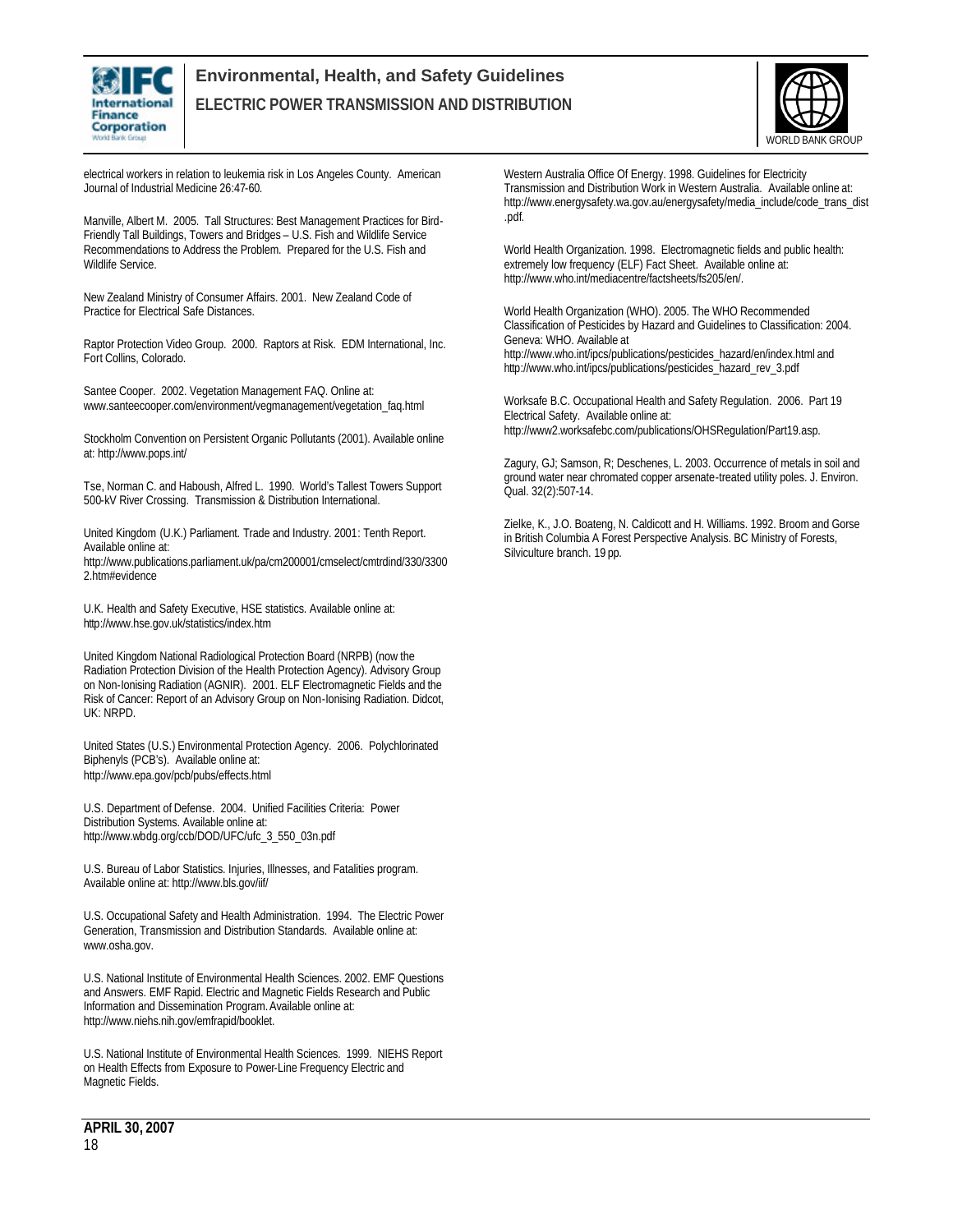



# **Annex A: General Description of Industry Activities**

Electric power transmission is the bulk transfer of electricity from one place to another. Typically, power transmission occurs between a power generation facility and a substation located in close proximity to consumers. Power distribution refers to the delivery of electricity from a substation to consumers located in residential, commercial, and industrial areas.

Due to the large amount of power involved, transmission-level voltages are generally considered those above 110 kilo volts (kV). Voltages between 110 kV and 33 kV are typically considered sub-transmission voltages, but are occasionally used for long transmission systems with light loads. Voltages of less than 33 kV are representative of distribution projects.

Electric power transmission and distribution systems are often located in conjunction with highway, road, and other rights-ofway to minimize both costs and disturbance to ecological, socioeconomic and cultural resources. Other factors, including land value, view sheds, archaeological resources, geotechnical hazards, accessibility, parks and other important features also contribute to the locating of transmission and distribution line right-of-way alignments.

Project development and construction activities typically include access road construction or upgrade, site preparation and development, removal of select vegetation, if any, and the grading and excavation of soils for the installation of structural foundations and site utilities. These activities are typical of industrial development projects and depend upon a number of factors, including topography, hydrology, and desired site layout, among others. Activities generally associated with the development and construction of power transmission and distribution include land clearing for transmission line rights-of way, access road construction or upgrade, equipment staging

areas, substation construction and / or upgrade, site preparation, and installation of transmission line components (e.g. transmission towers and substations, access and maintenance roads).

Operational activities may include maintenance of access to the transmission lines, towers and substations (e.g. low-impact trails or new / improved access roads) and vegetation management. Upgrades and maintenance for existing infrastructure are a consideration throughout the life cycle of the project.

Power transmission and distribution facilities are decommissioned when they are obsolete, damaged (e.g. by corrosion) or replaced due to increased power demand. Many power facilities are replaced with new or updated equipment at the same site or right-of-way. Decommissioning activities depend on the proposed subsequent use of the site, environmental sensitivities (e.g. natural grasslands) and the project specifics (e.g. aboveground or underground power lines). Activities may include demolition and removal of the installed infrastructure (e.g. transmission towers, substations, aboveground and underground utilities and road decommissioning) and reclamation of the project site, including ground stabilization and re-vegetation.

The following sections provide a description of the facilities and activities associated with the construction and operation of power transmission and distribution projects. Facilities and activities common to transmission and distribution projects, including right-of-way management and substations, are outlined below as well as facilities unique to transmission and distribution systems, including towers and utility poles. Typical components of a power transmission and distribution project are illustrated in Figure A-1.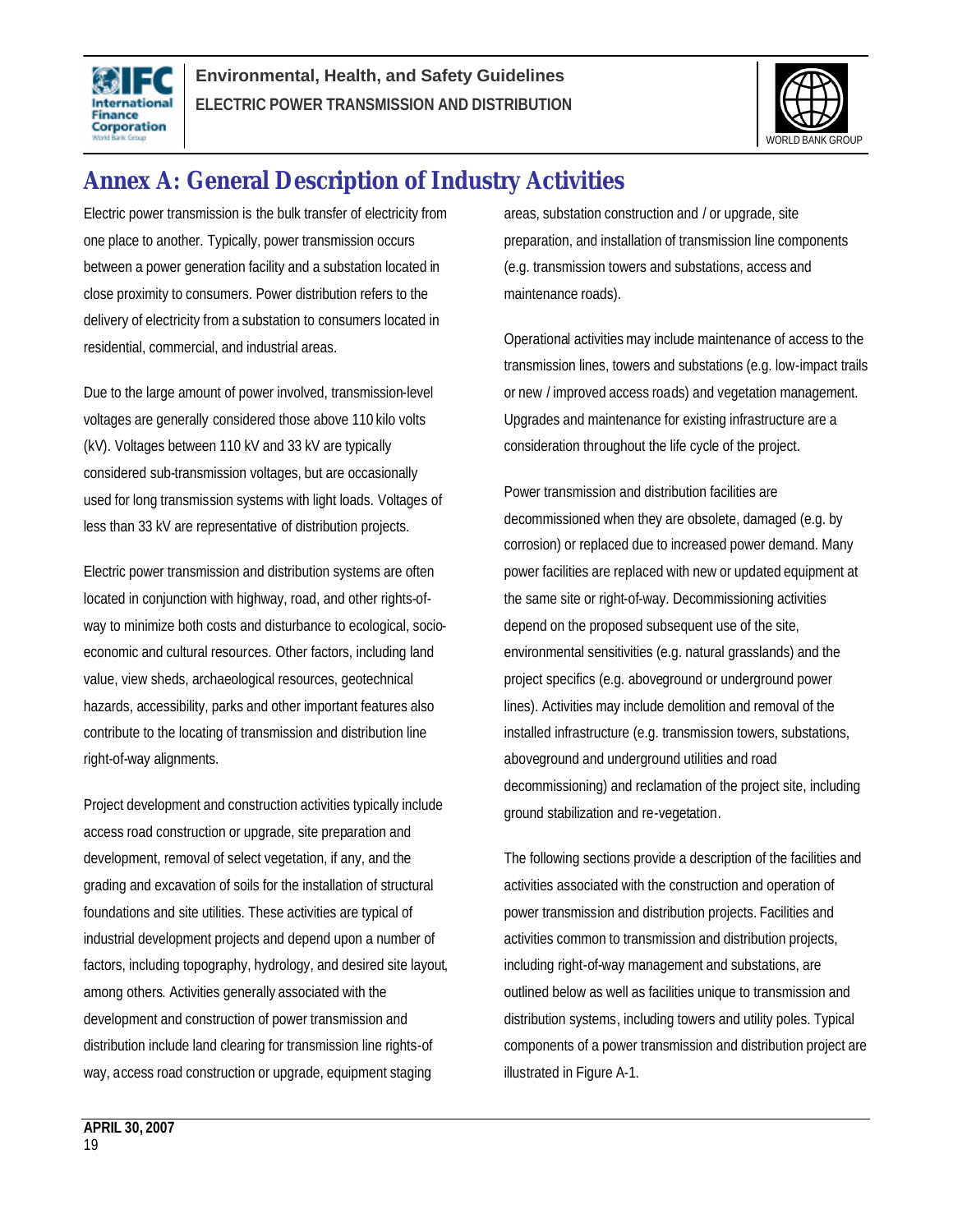



#### **Power Transmission Systems**

The electric power transmission system is often referred to as a grid. Redundant paths and lines are provided so that power can be routed from any generation facility to any customer area through a variety of routes, based on the economics of the transmission path and the cost of power. The redundant paths and lines also allow power flow to be rerouted during planned maintenance and outages due to weather or accidents.

Power transmission occurs via a system of aboveground power lines and towers located between a power plant and a substation. When crossing a dense residential area is necessary, transmission and distribution systems can also be buried within underground conduits. Though the transmission efficiency is typically lower for underground lines and installation and maintenance are costly, locating the transmission system underground reduces impacts on land values, visual aesthetics, and vegetation loss. Submarine cables placed on the ocean floor by cable-laying boats are also occasionally used to transmit high-voltage power across long stretches of water to islands and other locations that are inaccessible by conventional techniques. Submarine cables are typically self-contained and fluid-filled to provide insulation over long distances.

Regional transmission grids consist of several large transmission systems connected by substations that are designed to transport electricity as efficiently as possible. Transmission networks can cover thousands of kilometers and encompass tens of thousands of towers. Energy is typically transmitted using a three-phase alternating current (AC) that is more efficient than a single phase. Energy is generally produced at low voltage (up to 30 kV) at a generating facility and then stepped up by a power station transformer to a higher voltage in order to reduce resistance and reduce the percentage of energy lost during transmission over a long distance. For long distance

transmission, electricity is usually transmitted at voltages between 110 and 1200 kV. At extremely high voltages, such as those over 2000 kV, corona discharge<sup>47</sup> energy losses associated with charged conductors can offset benefits of reductions in energy losses from reduced resistance. Over long distances, energy can also be transmitted via High Voltage Direct Current (HVDC). In these instances, smaller losses in energy and lower construction costs offset the need to construct conversion stations at each end of the transmission line to convert the direct current to alternating current for use in distribution systems.

Transmission towers or pylons are utilized to suspend highvoltage overhead power lines. These systems usually transmit three-phase electric power (the common method for transmission of high-voltage lines of over 50 kV) and, therefore, are designed to carry three (or multiples of three) conductors. One or two ground conductors are often added at the top of each tower for lightning protection. Transmission towers can be constructed from steel, concrete, aluminum, wood and reinforced plastic. The wire conductors on high-voltage lines are generally constructed of aluminum, or aluminum reinforced with steel strands. Each transmission tower or support structure must be constructed to support the load imposed on it by the conductors. As a result, foundations for transmission towers can be large and costly, particularly in areas where ground conditions are poor such as in wetlands. Guy wires can be utilized to stabilize transmission towers and resist some of the force of the conductors.

There are three main types of transmission powers or pylons used in a transmission system. Suspension towers support straight stretches of a transmission line. Deviation towers are

1

<sup>47</sup> A corona discharge is an electrical discharge resulting from the ionization of the air around the conductor, generally generating power losses and ambient noise.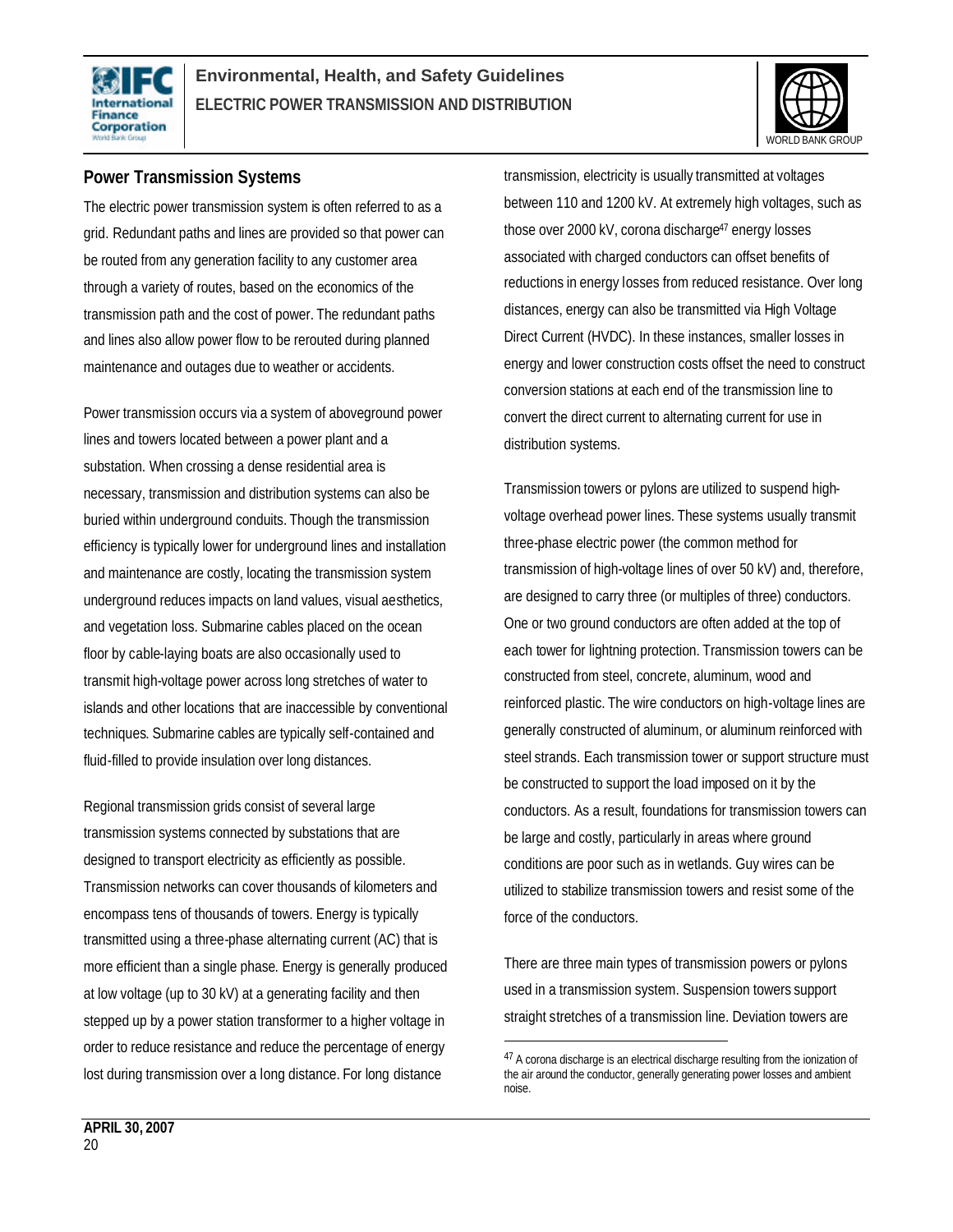



located at points where a transmission line changes direction. Terminal towers are located at the end of overhead transmission lines where they connect with substations or underground cables.

The most common type of transmission tower or pylon used for high-voltage power lines is a steel lattice structure. Tubular steel monopoles are also used to support high or medium voltage transmission lines, usually in urban areas. Transmission towers constructed of a steel framework can be used to support lines of all voltages, but they are most often used for voltages over 50 kV. Lattice towers can be assembled on the ground and erected by cable (which uses a large laydown area), erected by crane, or, in inaccessible areas, by helicopter. Transmission towers typically range from approximately 15 to 55 meters (m) in height. 48

Wooden transmission towers consisting of single poles, Hframes, or shapes resembling A's or V's are also commonly used to support high-voltage transmission lines. Wooden transmission towers are limited by the height of available trees (approximately 30m), and generally carry voltages of between 23 kV and 230 kV, lower than those carried by steel lattice transmission towers<sup>49</sup>. Aluminum towers are often used in remote areas where they can be transported in and installed by helicopter. Towers of reinforced plastic are now available, but high costs currently restrict their use.

For underground transmission lines, the three wires used to transmit the three-phase power must be located in individual pipes or conduits. These pipes are covered in thermal concrete and surrounded in thermal backfill materials. Underground cable conduit systems typically require trenches of at least 1.5m in

 $\overline{a}$ 

depth and width. Due to difficulties in dissipating heat, underground conduits are typically not used for high-voltage transmission lines over 350 kV. 50

#### **Power Distribution Systems**

Prior to consumer use, high-voltage energy is stepped down to a lower voltage aboveground line for use in sub-transmission or distribution systems. Distribution lines typically vary from 2.5 to 25 kV. Finally, the energy is transformed to low voltage at the point of residential or commercial use. This voltage ranges between 100 and 600 volts (V) depending on country and customer requirements. Power distribution poles (or utility or telephone poles) are typically constructed of wood, but steel, concrete, aluminum and fiberglass are also used. Distribution poles are typically spaced no further than 60m apart and are at least 12m in height<sup>51</sup>. Wooden distribution poles are limited by the height of available trees (approximately 30m).

#### **Electrical Substations**

Electrical substations are stations along the electricity transmission and distribution system that transform voltage from low to high or high to low using transformers. Step-up transformers are used to increase voltage while decreasing current, while step-down transformers are used to decrease voltage while increasing current. Substations typically consist of one or more transformers, as well as switching, control, and protection equipment. Substations can be located in fenced enclosures, underground, or inside buildings.

There are two main types of electrical substations. Transmission substations contain high-voltage switches used to connect together high-voltage transmission lines or to allow specific

<sup>48</sup> United Kingdom Parliament (2001)

<sup>49</sup> Great River Energy (2006)

<sup>50</sup> American Transmission Company (2005)

<sup>51</sup> United States of America Department of Defense (2004)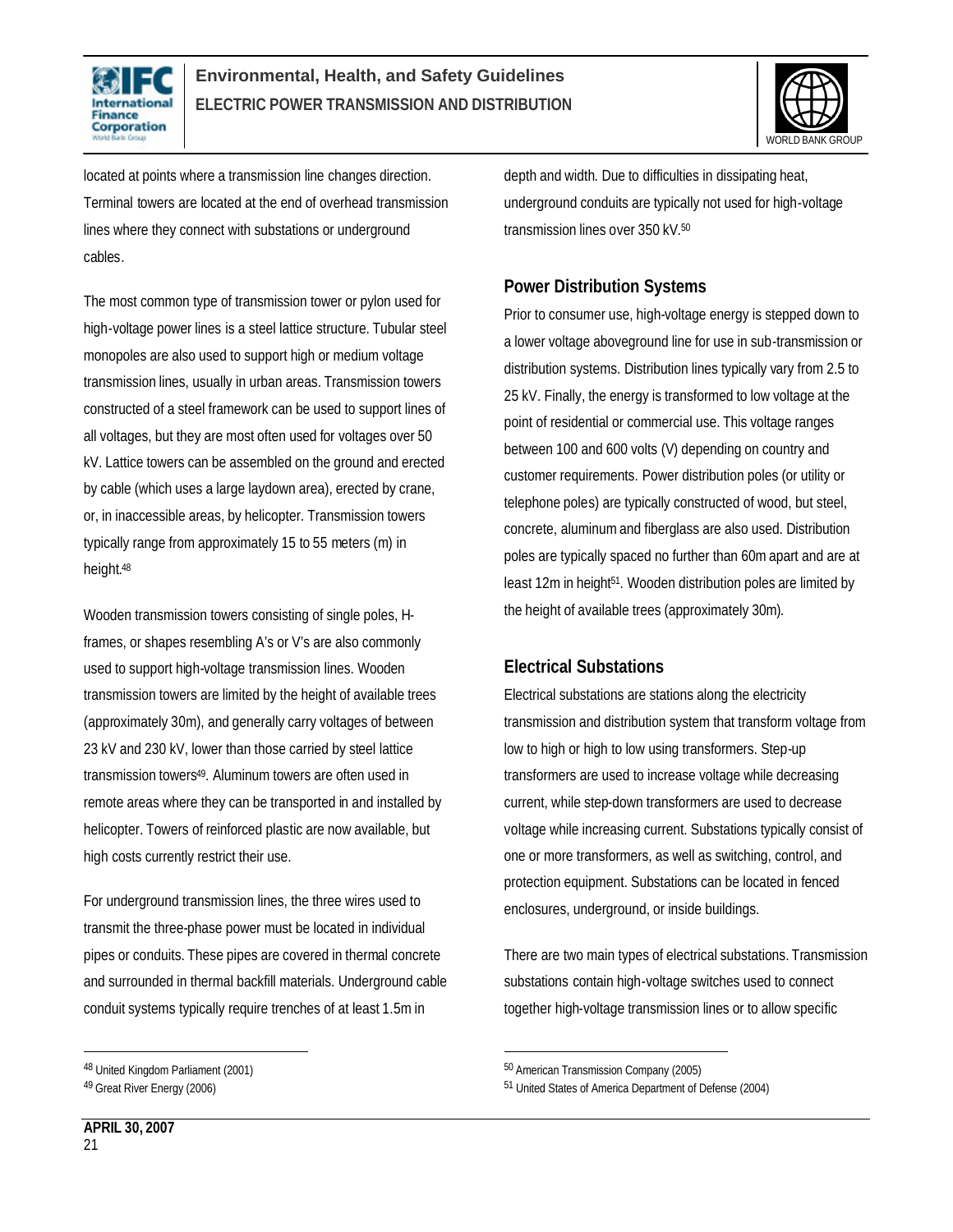



systems to be isolated for maintenance. Distribution substations are used to transfer power from the transmission system to the distribution system. Typically at least two transmission or subtransmission lines enter a distribution substation, where their voltage is reduced to a value suitable for local consumption. Distribution substations can also be used to isolate faults in either the transmission or distribution systems. Complicated distribution substations containing high-voltage switching, switching, and backup systems are often located within large urban centers.

#### **Rights-of-Way Management**

Both aboveground transmission and distribution projects require rights-of-way to protect the system from windfall, contact with trees and branches, and other potential hazards that may result in damage to the system, power failures, or forest fires. Rightsof-way are also utilized to access, service, and inspect transmission and distribution systems. Underground distribution lines also require rights-of-way where excavation is prohibited or strictly monitored, construction activity is limited, and access to lines can be achieved if necessary. Being larger systems transmitting higher voltages, transmission rights-of-way are typically much larger than those for distribution systems and, consequently, require more extensive management.

Right-of-ways widths52 for transmission lines range from 15 to 100m depending on voltage and proximity to other rights-of-way (typical range is between 15 and 30m) 53 . For overhead distribution power lines up to 35 kV, 12 to 24m corridors (6 to 12m on each side) are recommended54. Access roads are often

53 Santee Cooper (2002)

 $\overline{a}$ 

constructed in conjunction, or within, transmission line rights-ofway to provide access for maintenance and upkeep of the system.

To avoid disruption to overhead power lines and towers, regular maintenance of vegetation within the rights-of-way is required. Unchecked growth of tall trees and accumulation of vegetation within rights-of-way can result in a number of impacts including power outages through contact of branches and trees with transmission lines and towers; ignition of forest and brush fires; corrosion of steel equipment; blocking of equipment access; and interference with critical grounding equipment.

Regular maintenance and clearing of rights-of-way prevents natural forest succession and the establishment and growth of tall trees. Typically, tall trees of approximately 4.5m or more are not permitted within aboveground rights-of-way. <sup>55</sup> Underground rights-of-way have far fewer vegetation restrictions, though trees with deep tap roots that may interfere with duct banks are usually prohibited from being grown within the right-of-way. Vegetation maintenance of rights-of-way can be accomplished with the following measures.

Mowing with heavy-duty power equipment is used to control growth of ground covers and prevent the establishment of trees and shrubs in the right-of-way. Herbicides, in combination with mowing, control fast-growing weedy species that have a potential to mature to heights over those permitted within the right-of-way. Trimming and pruning is utilized at the boundaries of rights-of-way to maintain corridor breadth and prevent the encroachment of tree branches. Hand removal or removal of vegetation is costly and time-consuming but is often used in the vicinity of structures, streams, fences, and other obstructions making the use of machinery difficult or dangerous.

l

<sup>52</sup> For example, Duke Energy prescribes 21-meter minimum rights-of-way for voltages between 44 and 100 kV, 46-meter minimum rights-of-way for voltages of 230 kV, and 61-meter minimum rights-of-way for voltages of 525 kV (Duke Energy, 2006).

<sup>54</sup> United States of America Department of National Defense (2004)

<sup>55</sup> Georgia Power (2006)